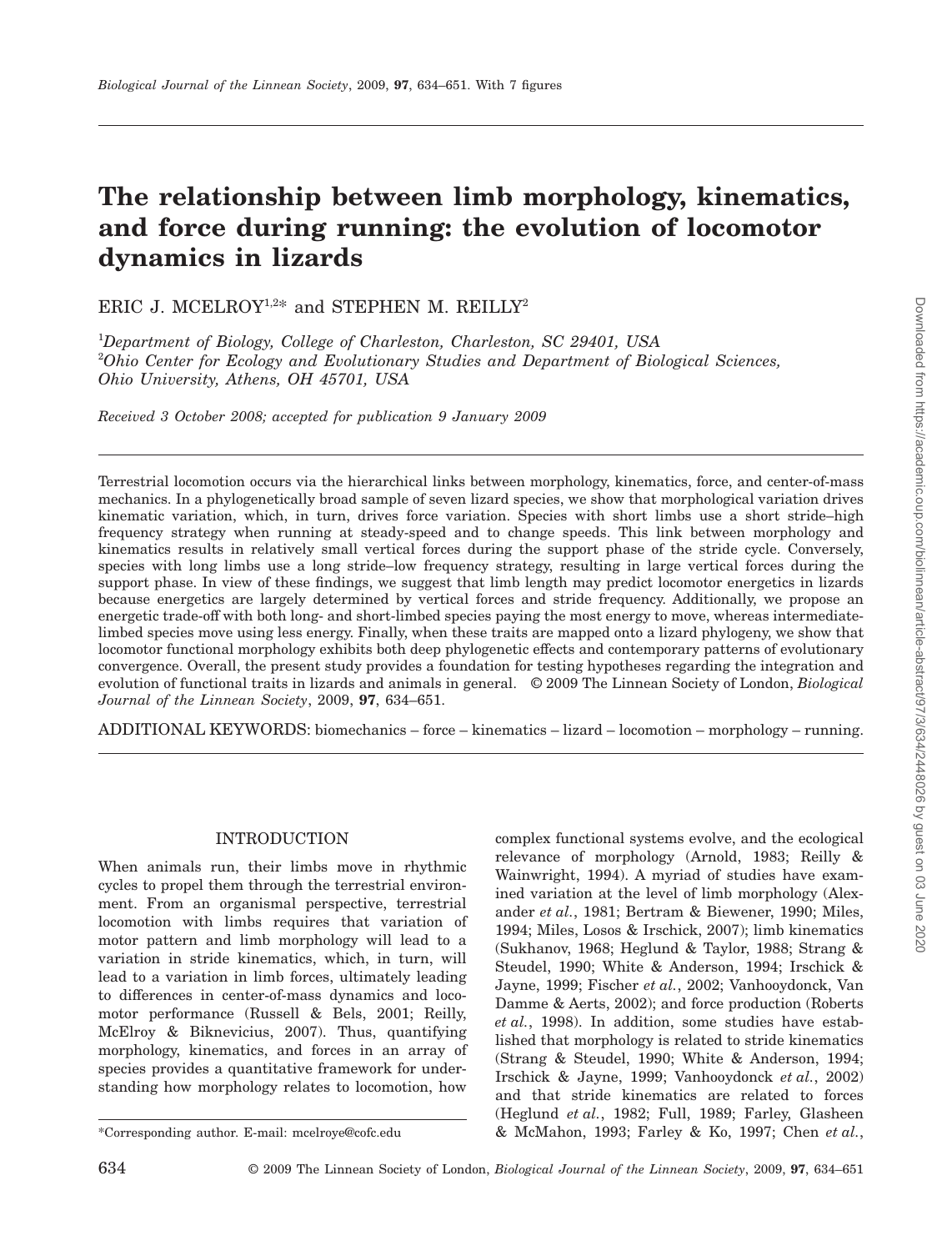2006; Reilly *et al.*, 2006). However, no study has simultaneously examined the inter-relationships among these three levels (morphology, kinematics, and force) across a morphologically diverse sample. The present study aimed to explain patterns of variation in the hierarchical relationship among morphology, kinematics, and force generation in a phylogenetic array of species with differing limb morphology. We note that our discussion of forces is really about the limb reaction forces that the organism produces, which must be equal and opposite to the ground reaction forces (i.e. part of the physical environment). Thus, limb reaction forces can and do evolve in response to the mechanical demands of supporting and propelling the body and are modulated by limb morphology and limb kinematics. However, to avoid confusion, and in accordance with previous studies of locomotor mechanics, we present ground reaction forces.

How must force covary with stride kinematics and limb morphology? It has been established that animals with shorter limbs have to step more often (i.e. higher stride frequency) than longer-limbed animals to attain fast speeds (Vanhooydonck *et al.*, 2002). In addition, ample studies of ground reaction forces show that, during steady speed locomotion, the sum of vertical force (i.e. vertical impulse) over a full stride divided by stride time must be equal to body weight (Biewener, 2003). However, general comparisons across speeds show that stride length, stride frequency, and float distance (kinematic speed-effects) directly influence how force is propagated during the support phase of the stride cycle (Biewener, 2003). Thus, species with short limbs should move at high stride frequency and, as a result, produce less vertical force per ground contact because they have more ground contacts (i.e. higher stride frequency) per unit time. Conversely, species with longer limbs will have fewer support phases over a given time (i.e. low stride frequency), leading to the necessity of more vertical force per support to effectively support body weight. The above arguments are based on the physical laws governing locomotion; ground reaction forces must be determined by an organism's morphology and kinematics. In view of these laws, studies of limb morphology and kinematics have made a variety of predictions regarding how morphological and kinematic variation should dictate ground reaction forces. For example, (1) species taking long strides at low frequency should generate more force than species taking shorter strides at higher frequency (Van Damme, Aerts & Vanhooydonck, 1998; Irschick & Jayne, 1999; Aerts *et al.*, 2000) and (2) the relative magnitudes of vertical and accelerative force should be good predictors of the distance travelled during the aerial phase (i.e. floating distance) of the stride cycle (Irschick & Jayne, 1999). However, empirical data testing these hypotheses, and thus clearly demonstrating that ground reaction forces are indeed determined by limb morphology and kinematics, remain scarce. In the present study, we first quantify the multivariate patterns in limb skeletal morphology, stride kinematics, and force profiles for seven species of terrestrial lizards. Forces are quantified as both impulses integrated over support duration and peak forces. Then, multivariate statistical analyses test for differences within levels and correlations among levels to suggest the morphological basis for kinematics and locomotor forces. The results obtained illustrate how the dynamics between limb length, support duration, and float distance likely influence the forces applied to the ground during the support phase of steady-state locomotion.

## MATERIAL AND METHODS

## STUDY SPECIES

Locomotor morphology and function were quantified in the following seven species of lizards (Fig. 1): *Laudakia stellio* Linnaeus (Agamidae), *Oplurus cuvieri* Gray (Iguanidae), *Tropidurus torquatus* Wied-neuwied (Iguanidae), *Eulamprus quoyii* Quoy and Gaimard (Scincidae), *Tracheloptychus petersi* Peters (Cordylidae), *Acanthodactylus boskianus* Daudin (Lacertidae), and *Varanus exanthematicus* Bosc (Varanidae). These species were chosen for analysis because they were all capable of high-speed running but encompassed a range of limb morphologies. All species were obtained from commercial dealers, except *Eulamprus quoyii*, which was wild



**Figure 1.** Phylogeny for the lizards in this study *sensu* Townsend *et al.* (2004). Branching nodes are labelled A–E for discussion of phylogenetic patterns of locomotor functional evolution.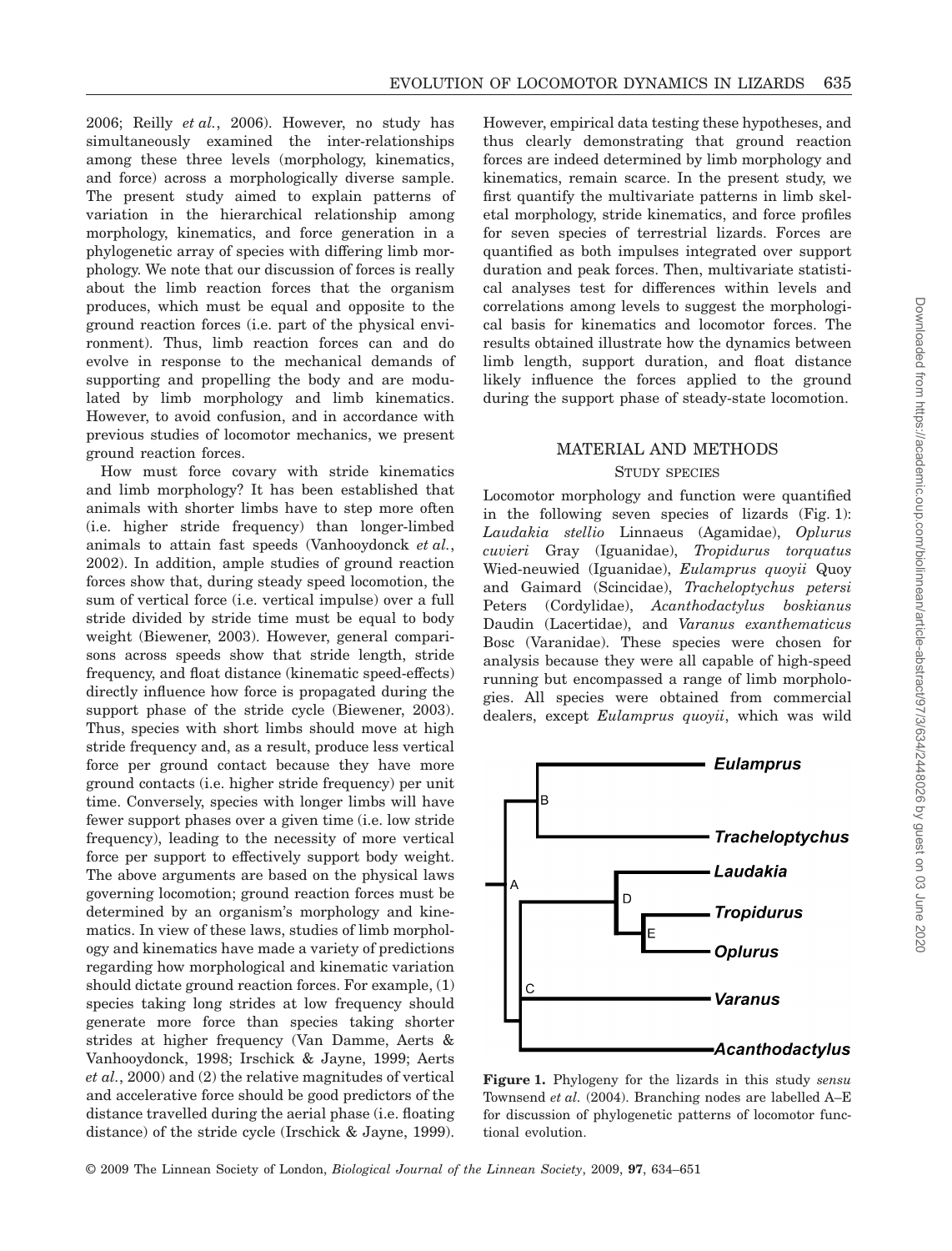|                           | Morphology | Kinematics<br>and force | Running speed<br>$(m s^{-1})$ | Dimensionless<br>speed |  |
|---------------------------|------------|-------------------------|-------------------------------|------------------------|--|
|                           | $_{N}$     | N                       | Range                         | Range                  |  |
| Acanthodactylus boskianus | 30         | 6                       | 1.88-0.82                     | $2.81 - 1.23$          |  |
| Eulamprus quoyii          | 29         | 10                      | $1.92 - 0.71$                 | $2.87 - 1.06$          |  |
| Laudakia stellio          | 33         | 13                      | $2.40 - 0.82$                 | $2.77 - 0.95$          |  |
| Oplurus cuvieri           | 21         | 17                      | $1.69 - 0.59$                 | $1.80 - 0.63$          |  |
| Tracheloptychus petersi   | 12         | 6                       | $1.41 - 1.01$                 | $1.97 - 1.42$          |  |
| Tropidurus torquatus      | 7          | 9                       | $2.62 - 1.37$                 | $3.15 - 1.65$          |  |
| Varanus exanthematicus    | 13         | 11                      | $2.54 - 0.76$                 | $2.78 - 0.83$          |  |

**Table 1.** Species sample size for morphology (number of individuals) and locomotor function (number of trials)

caught in Brisbane, Australia. All housing and experimental procedures were conducted in accordance with approved animal use protocols.

#### **MORPHOLOGY**

To quantify locomotor morphology, we took vental view radiographs of multiple individuals per species (samples sizes are shown in Table 1) and measured the lengths of the several morphological variables to the nearest 0.01 mm using digital calipers: snout– vent, humerus, ulna, carpal, third metacarpal, third finger, pectoral girdle width, femur, tibia, tarsal, fourth metatarsal, fourth toe, fifth metatarsal, fifth toe, pelvis length, and pelvis width (Fig. 2). These variables were used because previous studies have found that they are related to locomotor function and performance in lizards (Miles, 1994; Irschick & Jayne, 1999; Miles *et al.*, 2007). We used dissecting pins to press the lizards limbs as close to the radiograph paper as possible to minimize the effect of parallax. All specimens were obtained via museum loans (catalogue numbers are provided in the Appendix).

#### LOCOMOTOR FUNCTION

## *Data collection*

Stride kinematics and force were studied as lizards sprinted down a racetrack towards a dark hide box. Running was induced by gently pressing on the tail or hindlimb. Running trials were recorded over a range of running speeds, including near-maximum sprint speed for each species (Table 1). All trials consisted of lizards using running (spring-mass) mechanics and a diagonal-couplet gait. To avoid fatigue effects, each individual was run down the racetrack up to three times and then allowed to rest and recover for 24 h before subsequent trials. All species were maintained at 36–40 °C for the duration of each trial. Tempera-



**Figure 2.** Ventral radiograph of *Laudakia stellio* summarizing the 16 morphological measurements. 1, snout–vent; 2, humerus; 3, ulna; 4, carpal; 5, third metacarpal; 6, third finger; 7, pectoral girdle width; 8, femur; 9, tibia; 10, tarsal; 11, fourth metatarsal; 12, fourth toe; 13, fifth metatarsal; 14, fifth toe; 15, pelvis length; 16, pelvis width. Note that when toes were bent (measurements 6, 12, and 14), we summed the measures of the length of individual phalanges.

ture was checked during each trial with an infra-red laser thermometer aimed along the body axis.

## *Stride kinematics*

Lizards were filmed at 120 or 500 Hz (small, fast lizards required higher frame rates) with high-speed video cameras (JVC GRL-9800 and NAC HSV-500 C3) mounted 1 m above the surface of the force platform. Mirrors were mounted on angled walls along each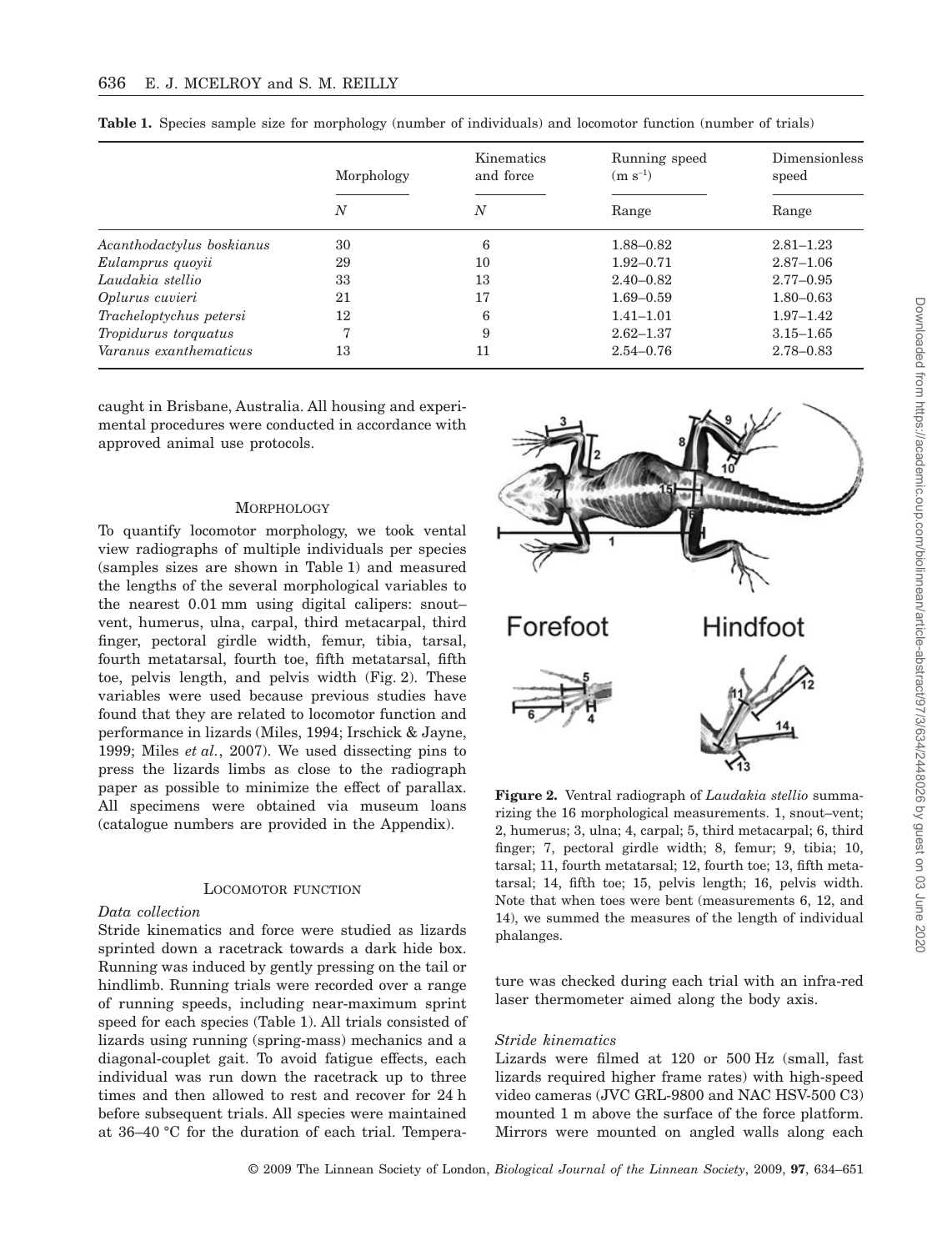side of the force platform to visualize footfalls. Kinematic analyses were conducted using APAS, version 1.0 Ariel Dynamics, INC. Speed during each trial was quantified by digitizing the tip of the snout as the lizard crossed seven evenly-spaced lines along the surface of the racetrack and calculating average speed across the entire field of view. Only trials with < 20% difference between any interval speed and the average speed were used. The timing of touch-down and lift-off for each limb was recorded in these steady speed trials. The velocity and the timing of foot touchdown and lift-off were used to calculate the kinematic variables: (1) stride length, which is the distance travelled by the center-of-mass during one entire hindlimb cycle, calculated by multiplying velocity by the amount of time between ipsilateral hindlimb touchdowns; (2) stride frequency, which comprises hindlimb strides per second, calculated as the inverse of the amount of time between ipsilateral hindlimb touchdowns (stride duration); (3) step length, which is the distance travelled by the center-of-mass when a hindlimb-forelimb couplet contacted the ground, calculated as velocity multiplied by the amount of time a couplet contacted the ground; and (4) float distance, which is the distance travelled by the center-of-mass when no limbs contact the ground, calculated as stride length minus two times step length. Support duration was defined as the time from the touchdown of the first limb of a couplet (fore or hindlimb) until the lift-off of the last of that pair of supporting limbs.

#### *Whole body locomotor forces*

Ground reaction forces were quantified and using a custom-made force platform based on a strain gauge, spring-blade design (Bertram *et al.*, 1997). Vertical (V), fore-aft (FA), and medio-lateral (ML) ground reaction forces were sampled at 500 Hz using National Instruments data acquisition hardware and LABVIEW custom designed virtual data sampling and quantification instruments. The 0.6 m (length) by 0.2 m (width) force platform surface was flush with the racetrack surface and located 3–3.6 m along its 5.2-m length. The entire surface of the racetrack and platform was covered with fine grit sandpaper to prevent foot slippage.

From the whole body ground reaction forces, we quantified 13 force variables. These variables describe the shapes and amplitudes of force profiles to be quantitatively compared across species in relation to morphology and gait (Fig. 3). Peak forces were measured as the maximum force in each direction: peak vertical, braking (negative value), accelerative, and lateral forces (absolute value for lateral to account for left versus right limb pushes). The remaining nine time-related variables were measured relative to





**Figure 3.** Representative whole body ground reaction force profiles. Impulses are represented by hatched areas; dotted lines correspond to the peak or time of peak force. 1, vertical impulse; 2, braking impulse; 3, accelerative impulse; 4, lateral impulse; 5, peak vertical force; 6, peak braking force; 7, peak accelerative force; 8, peak lateral force; 9, time to peak vertical force; 10, time to peak braking force; 11, time to peak accelerative force; 12, time to peak lateral force; 13, time of braking–accelerative transition, indicated by a star.

support duration (i.e. limb morphology and kinematics affect locomotor forces applied to the substrate by the limbs). Impulses were measured as the area under the force curve (i.e. the numerical integration of the force over limb contact time) for vertical, braking, accelerative, and lateral directions. Time to peak vertical, braking, accelerative, lateral force, and time of the braking–accelerative transition point (when the fore–aft force profile switched from nega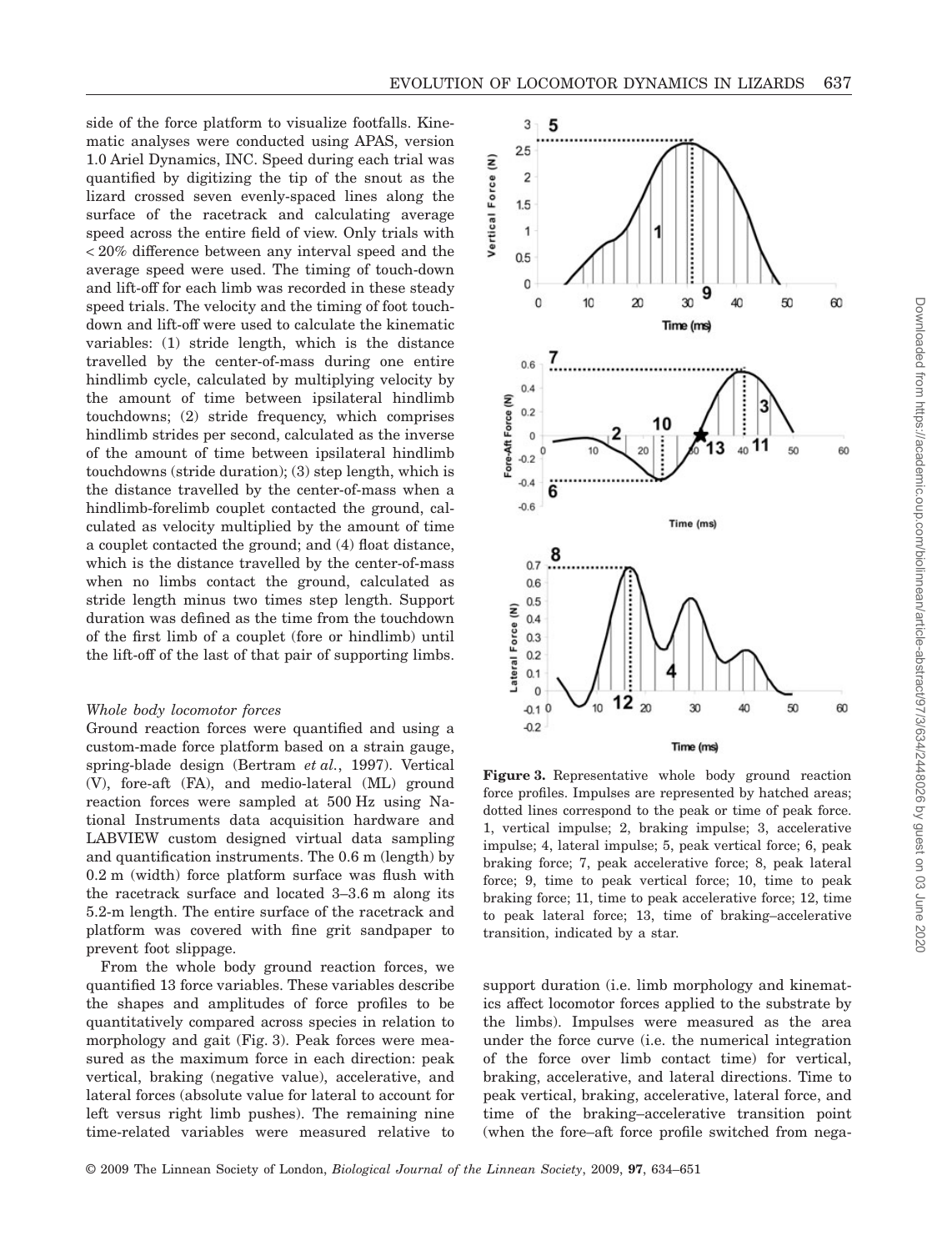tive to positive values) were also measured and scaled to percentage of support duration.

## STATISTICAL ANALYSIS

Prior to statistical analysis, some variables were transformed to approximate a normal distribution. All morphological variables float distance, impulses, and peak forces were  $log_{10}$  transformed. All other variables were untransformed.

## *Correcting for size and speed*

To examine the relationship between morphology, stride kinematics, and whole body forces across species, we had to control for differences in both body size and running speeds. Morphology, stride kinematics, and forces are known to covary with body size (Mullineaux *et al.*, 2006), and they covaried with size in the species in the present study (see Supporting information, Table S1). To correct for the effect of body size, we regressed morphological variables against snout–vent length (both length measurements), kinematics against body mass, and forces against body weight (both force measurements) and used the residuals from these regression for further analysis. Preliminary analyses showed that regressing kinematics against body mass versus snout–vent length had no qualitative effect on the results.

Kinematics and force are also known to covary with running speed (Riggs *et al.*, 1993; McLaughlin *et al.*, 1996). Speed effects were evident in kinematics and force variables (see Supporting information, Table S1); thus, we corrected for speed by regressing the size corrected residuals for each variable (from the regression of body mass or weight) against speed and used these residuals for further analysis. Thus, morphological variables were corrected for body size, whereas kinematic and force variables were corrected for both body size and speed.

Finally, many studies attempt to adjust for speed and size differences across species by comparing effects at dimensionless speed (Farley *et al.*, 1993). We compared the results of using speed corrected kinematic and force variables (as described above) with a parallel analysis using dimensionless speed. Dimensionless speed was defined as  $v g^{-1/2} l^{-1/2}$  (where *v* is speed, *g* is gravitation acceleration, and *l* is leg length) for each trial (Farley *et al.*, 1993). Leg length as opposed to hip height (Irschick & Jayne, 1999) was used because did not have detailed lateral videos from which to estimate hip height. Results from analyses based on raw speed and dimensionless speed produced the same statistical outcomes for the multivariate analyses relating morphology, kinematics, and forces. Thus, we report the results from analyses based on raw speed.

## *Multivariate species differences in morphology, kinematics, and force*

Prior to multivariate analyses, all variables were standardized to a mean of zero and a variance of one. This placed all variables on the same scale and eliminated the problem of variables on larger scales having a larger influence on the results than variables on smaller scales (Quinn & Keough, 2002).

Each of the levels of analysis contained numerous inter-correlated variables, which can be a major problem for multivariate analyses. We addressed this issue in two ways. For, morphological and kinematic variables we conducted separate principal components analyses (PCA) to reduce the dimensionality of the data to a few PCs that describe the most of the variation in morphological or kinematic variables. By definition, the PC axes are orthogonal and uncorrelated, thus removing the effect of collinearity in the data prior to further multivariate analysis (see below). PCs were considered significant if they had eigenvalues  $> 1$  and had a percentage variation explained greater than that expected by the broken stick model (Quinn & Keough, 2002). Only significant PC axes were used in subsequent multivariate analyses.

The PCA on the force variables was not useful for addressing collinearity because it generated numerous 'significant' axes that explained small fractions of the variance in the force data. Therefore, we addressed collinearity in the force data by eliminating highly inter-correlated variables from multivariate analysis (Quinn & Keough, 2002). Whole body impulses were always highly correlated with whole body peak forces in each direction  $(r > 0.65)$  and braking impulses/forces were highly correlated with accelerative impulses/forces (because animals were moving at near-steady speed). Thus, the reduced data set included only seven variables: vertical, accelerative, and lateral impulses, and the relative time to peak vertical, braking, lateral, and braking– accelerative transition. Force variables in this reduced data set had weak correlations  $(r < 0.40)$ , indicating that collinearity would not be problematic in subsequent multivariate analyses. Thus, the multivariate analyses of species differences used PC axes for morphology, kinematics and a reduced force data set (seven variables).

Discriminant function analysis (DFA) was used at each level (morphology, kinematics and force) to determine statistical differences among species in multivariate space. DFA extracts axes that are linear combinations of the original variables that maximize the probability of correctly assigning the data to predetermined groups (Quinn & Keough, 2002). Separate DFAs were run on morphology, kinematics, and force levels with species as the predetermined groups.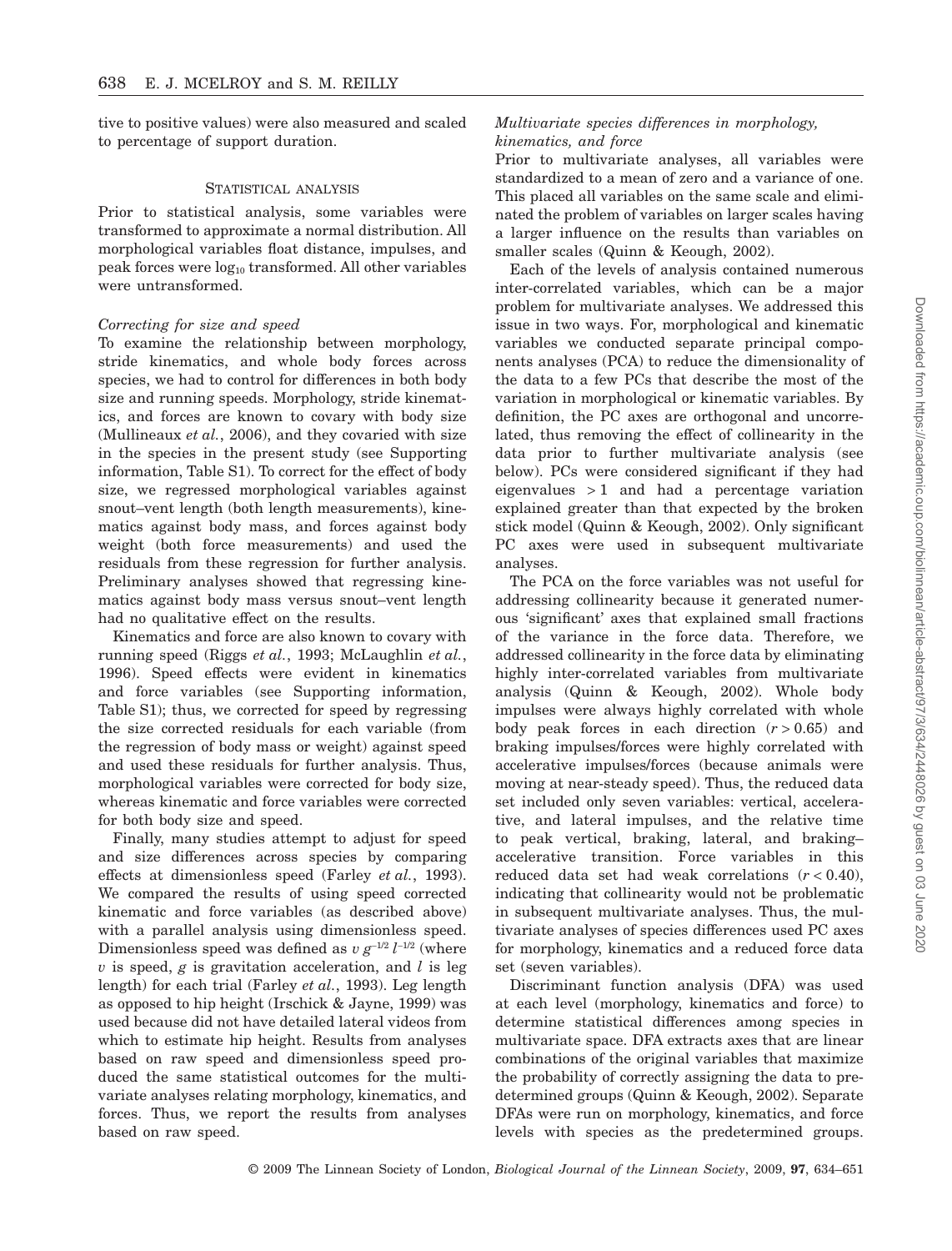Standardized discriminant coefficients were used to determine the relationship between discriminant axes and the PC axes (morphology and kinematics) or original variables (forces). Differences among species on each level were identified by computing Mahalanobis distances  $(D^2)$  and associated *F*-statistics and significance tests between species centroids for DF1 and 2 (SAS Institute, 2001). Species that were not significantly different were placed in the same group; whereas species that were significantly different were placed in different groups.

## *Relationships between multivariate levels (morphology, kinematics, and force)*

After summarizing the differences between species at each level, three approaches were used to examine relationships among species between morphological, kinematic, and force levels. First, a qualitative comparison of relationships among levels was performed visually by comparing relative positions of significantly different groups at each multivariate level (Reilly & Lauder, 1992). Second, a Mantel test assessed significant multivariate correlations between each level. The Mantel test compared matrices of Mahalanobis distances between the centroids of each species in discriminant space at one level with those of another level. The software ZT (Bonnet & Van de Peer, 2002) was used to generate 5000 randomizations to compute the correlation between: (1) morphology and kinematics, (2) kinematics and force, and (3) morphology and force. A significant Mantel tests indicates correlation between levels, but does not specify which aspects of morphology, kinematics, or force drive the correlation. Third, to identify which variables are correlated across levels, separate multiple regressions were computed between the first (and second) discriminant axes across levels. In this test, the morphology and kinematic levels were independent variables, whereas force was the dependent variable. Species values for multiple regressions were their mean scores on each discriminant axis. The combination of these three techniques allowed for the thorough examination of the relationship between species position in multivariate space at different levels of the analysis.

Finally, we employed partial least squares to test for relationships between: (1) morphology and kinematics and (2) kinematics and force. Partial least squares is ideal for this data set because (1) these data violated some of the assumptions of discriminant analysis (equal group sizes and variances) and (2) collinearity can be explicitly handled without using PCs or eliminating variables allowing for the direct estimation of the relationship of each variable between levels. Species mean values for each variable were used as input for the analysis. We used crossvalidation to avoid over-fitting the data and to determine the number of factors to keep in the final analysis.

## *Effect of phylogeny*

The evolutionary relationships among species make them non-independent data points; thus, traditional statistical analyses are clouded by phylogeny (Felsenstein, 1985). To control for the effects of phylogeny, we computed independent contrasts (Garland, Harvey & Ives, 1992) in the PDAP module of MESQUITE (Midford, Garland & Maddison, 2002; Maddison & Maddison, 2007) between species means on the first discriminant axis for each level. There was no relationship between the absolute values of standardized contrasts and their standard deviation, indicating that the contrasts were adequately standardized (Garland *et al.*, 1992). Thus, we re-ran the multiple regression with the independent contrasts of each of the first discriminant axes. The regression was forced through the origin (Garland *et al.*, 1992). A significant multiple regression would indicate that species scores on the first discriminant axis have undergone correlated evolution. The Townsend *et al.* (2004) phylogeny was use for all analyses (Fig. 3). Branch lengths were unavailable; therefore, we set all branch lengths to one, which does not substantially impact the outcome of phylogenetic comparative analyses (Diaz-Uriarte & Garland, 1998), nor the outcome of similar studies of lizard locomotor function (McElroy, Hickey & Reilly, 2008).

Finally, squared-change parsimony in MESQUITE (Maddison & Maddison, 2007) and maximum likelihood (ML) in ANCML (Schluter *et al.*, 1997) were both implemented to calculate the ancestral character states of species mean scores on DF1 and DF2 for morphology, kinematics, and force. We used both techniques because squared-changed parsimony can calculate ancestral states for phylogenies with polytomies (*sensu* the phylogeny of Townsend *et al.*, 2004; Fig. 1), whereas, ML cannot handle polytomies but can calculate standard errors and confidence intervals (CIs) around nodal estimates. For ML, we addressed polytomies by examining all possible resolutions; however, different resolutions did not materially alter the results. Squared change parsimony ancestral states were then plotted in discriminant space at each functional level. ML 95% CIs were used to infer significant evolutionary shifts (McElroy *et al.*, 2008).

## RESULTS

## MULTIVARIATE PATTERNS IN LOCOMOTOR LEVELS

## *Morphology*

The PCA on size-corrected morphological variables extracted two axes that together explained 80% of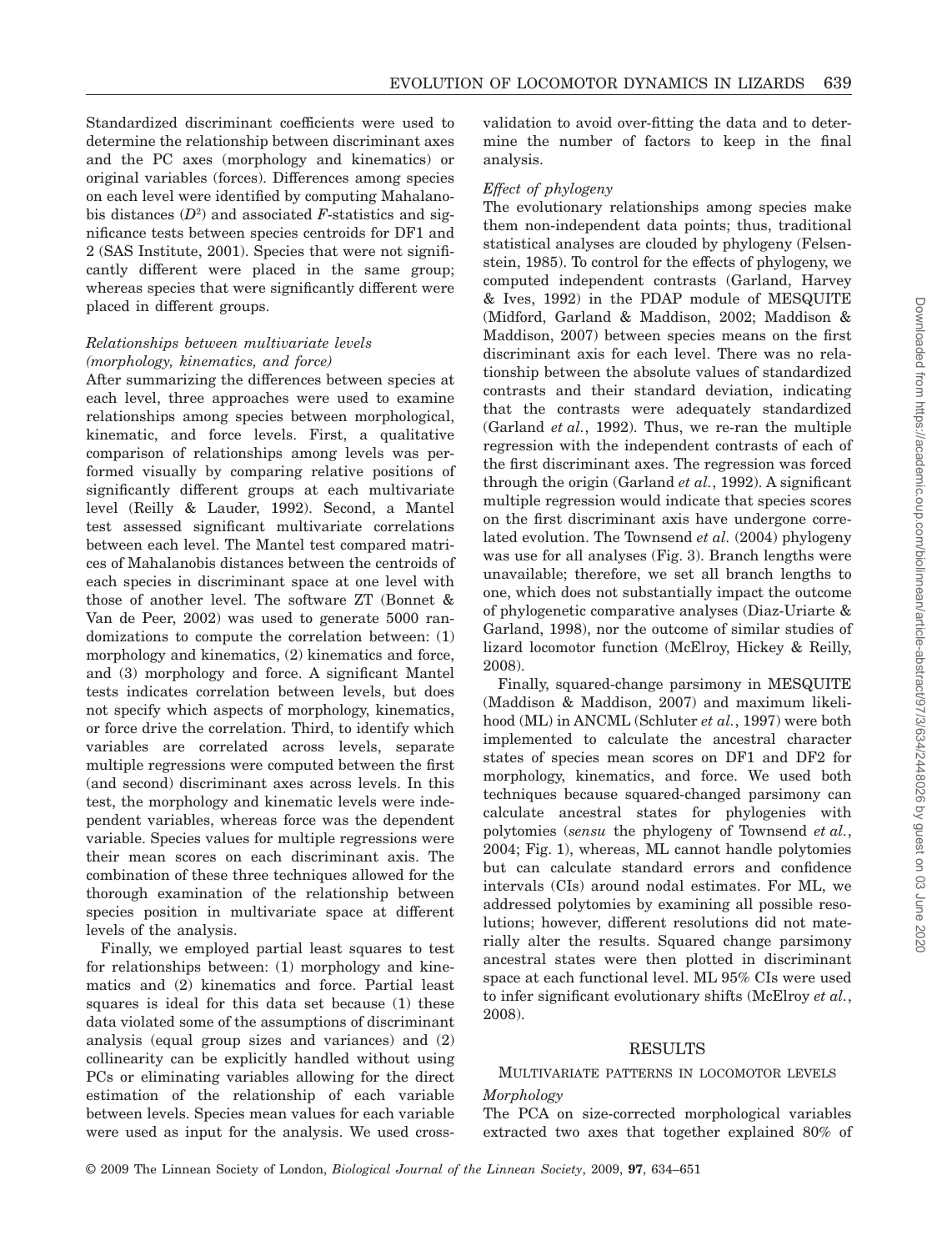|                   | Morphological PCA |         |            | Morphological DFA |        |
|-------------------|-------------------|---------|------------|-------------------|--------|
|                   | PC1               | PC2     |            | DF1               | DF2    |
| Eigenvalue        | 10.47             | 1.49    | Eigenvalue | 9.42              | 1.61   |
| % Variance        | $70\%$            | $10\%$  | % Variance | $79\%$            | $14\%$ |
| Humerus           | 0.29              | $-0.02$ | PC1        | 9.03              | 0.01   |
| Ulna              | 0.28              | $-0.11$ | PC2        | 1.97              | 9.50   |
| Carpals           | 0.19              | $-0.34$ |            |                   |        |
| Third metacarpal  | 0.28              | $-0.20$ |            |                   |        |
| Third toe         | 0.25              | $-0.15$ |            |                   |        |
| Pectoral width    | 0.27              | 0.06    |            |                   |        |
| Femur             | 0.30              | 0.06    |            |                   |        |
| Tibia             | 0.30              | $-0.01$ |            |                   |        |
| Tarsals           | 0.24              | $-0.14$ |            |                   |        |
| Fourth metatarsal | 0.29              | 0.06    |            |                   |        |
| Fourth toe        | 0.21              | 0.41    |            |                   |        |
| Fifth metatarsal  | 0.27              | $-0.13$ |            |                   |        |
| Fifth toe         | 0.28              | 0.15    |            |                   |        |
| Pelvic width      | 0.27              | 0.21    |            |                   |        |
| Pelvic length     | 0.04              | 0.73    |            |                   |        |

**Table 2.** Results of the multivariate morphological analysis

Loadings are calculated between each principal component and each kinematic variable. Standardized coefficients are calculated between each discriminant axis and each principal component.

PCA, principle componemt analysis; DFA, discriminant function analysis.

the morphological variance (Table 2). PC1 explained 70% of the variance in morphology and had uniform moderate positive loadings for all morphological variables (except pelvic length), indicating that all limb segmental lengths and pelvic width increased in relative size along PC1. Thus, species with positive values on PC1 had relatively longer fore and hindlimbs, whereas species that had negative values had relatively shorter fore and hind limbs relative to their size. PC2 explained 10% of the morphological variance and had a strong positive loading for pelvis length. Thus, species with positive values on PC2 had relatively long pelves, whereas species with negative values had relatively short pelves.

The DFA on these two morphological principal components extracted two axes (Fig. 4) explaining 93% of the variation in morphology (Table 2) and indicated that there are statistically significant differences between species (Wilk's  $\lambda = 0.020$ ,  $F_{18,388} = 65.1$ , *P* < 0.0001). DF1 and 2 closely approximated principal components 1 and 2, respectively, because each PC axis variable scored large and positively on only one discriminant axis (Table 2). Thus, PC loadings for morphological variables could be interpreted along the DF axes with DF1 being related to relative limb length (relatively longer limbs had large positive values) and DF2 being related to relative pelvic

length (relatively longer pelves had large positive values). Mahalanobis distances between species centroids revealed that all of the species were significantly different in morphospace (all  $P < 0.0001$ ). Species lined up on DF1 from the relatively shortest limbs of the skink (*Eulamprus*) through the relatively average limbs in the Varanid (*Varanus*), Lacertid (*Acanthodactylus*), and the Gerrhosaurid (*Tracheloptychus*), to the relatively longest limbs in the Iguanians (*Tropidurus*, *Oplurus*, and *Laudakia*). *Tracheloptychus* (a Gerrhosaurid) had a relative limb length similar to *Acanthodactylus* and *Varanus* but was significantly different on DF2, revealing its novel extremely long pelvis.

## *Kinematics*

The first two PCs of the size- and speed-corrected kinematic variables together explained 96% of the variance in kinematics (Table 3) and were clearly correlated with different variables. PC1 explained 58% of the kinematic variance and had a large positive loading for stride length and a large negative loading for stride frequency. Thus, species with positive values on PC1 took relatively long strides at low stride frequencies, whereas species with negative values took relatively short strides at high stride frequencies. PC2 explained 38% of the kinematic variance and had a strong positive loading for float dis-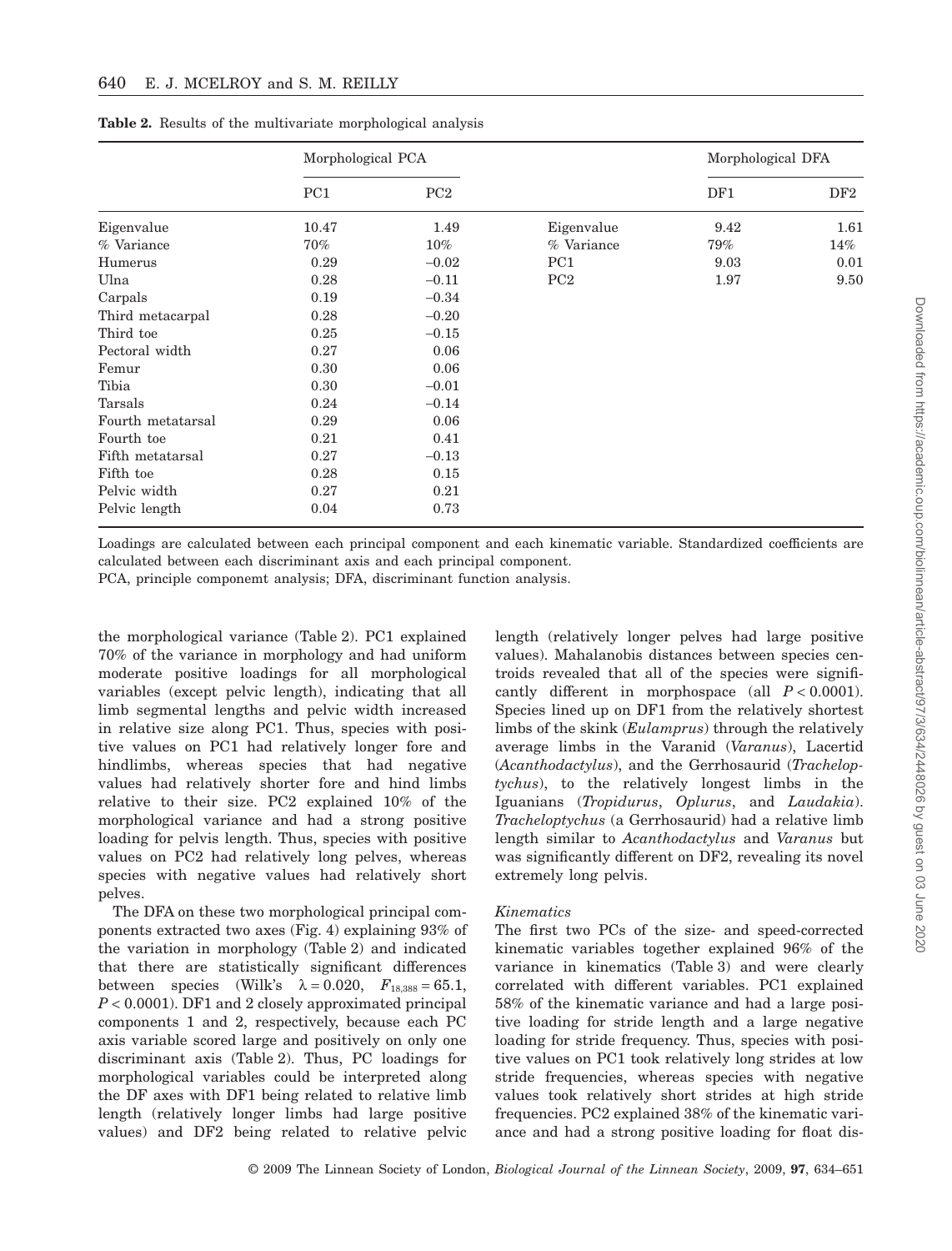

**Figure 4.** Bivariate plot of the first two discriminant axes for morphology, kinematics, and forces. The percentage variation explained is labelled with each axis. The variables with the largest coefficients on each axis (from Tables 3, 4, 5) are labelled opposite to that axis. Values for squared change parsimony ancestral reconstructions for nodes (A–E from Fig. 1) are plotted on each level.

tance and a strong negative loading for step length. Thus, species with positive values on PC2 had strides characterized by relatively short steps and long float distances, whereas species with negative values had strides characterized by relatively long steps and short float distances.

The DFA on these two kinematic principal component axes extracted two axes that explained 99% of the kinematic variation (Table 3). DF1 and 2 were highly correlated with PC1 and 2, respectively, based on large and positive loadings (Table 3). Therefore, the DF axes could be related to the original kinematic variables: large scores on DF1 depict species with relatively long stride length and low stride frequency, whereas small scores represent relatively short strides at high frequency. Large scores on DF2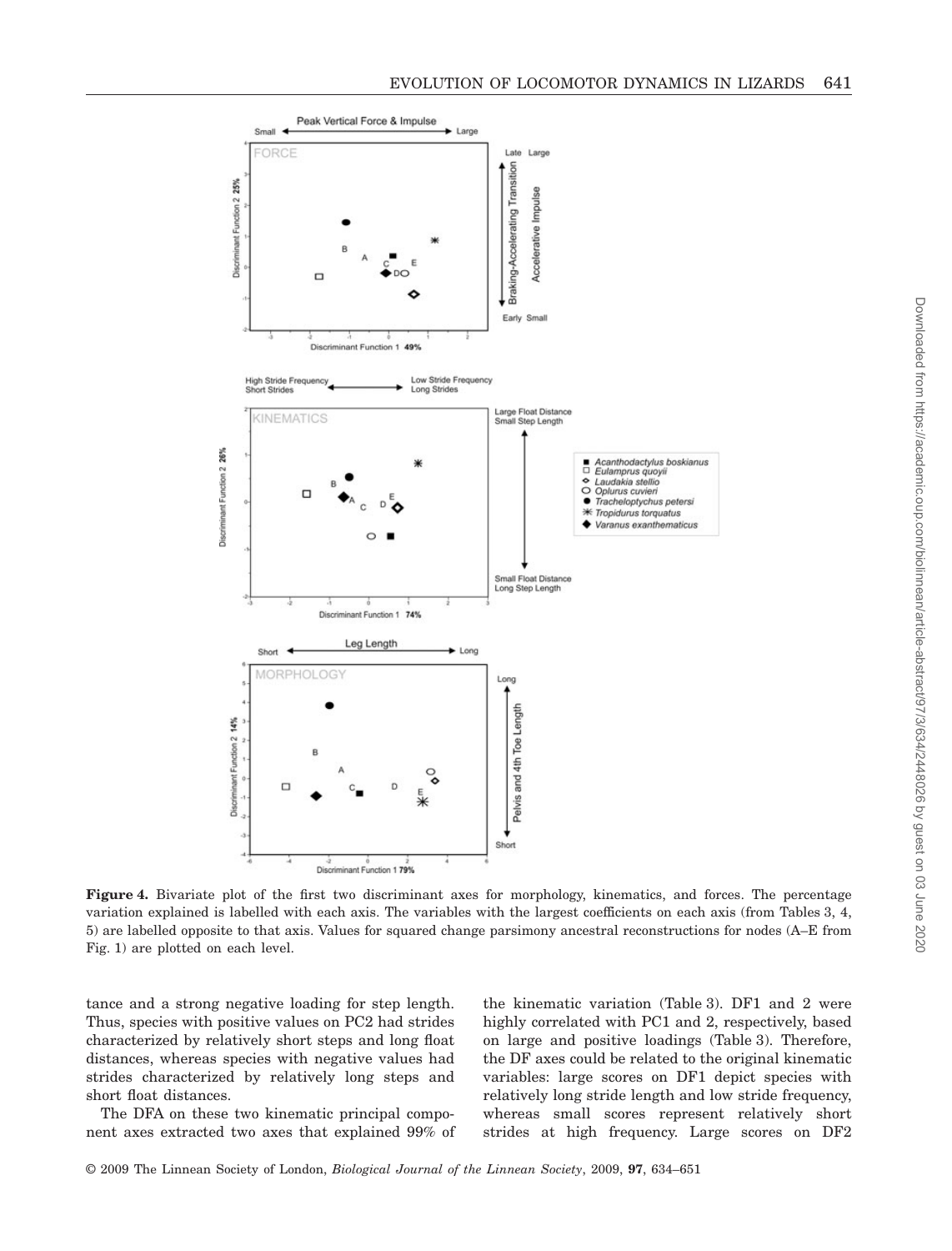|                  | Kinematics PCA  |         |                 | Kinematics DFA |        |
|------------------|-----------------|---------|-----------------|----------------|--------|
|                  | PC <sub>1</sub> | PC2     |                 | DF1            | DF2    |
| Eigenvalue       | 2.32            | 1.53    | Eigenvalue      | 0.83           | 0.29   |
| % Variance       | 58%             | 38%     | % Variance      | 74%            | $26\%$ |
| Stride length    | 0.64            | 0.03    | PC <sub>1</sub> | 0.85           | 0.06   |
| Stride frequency | $-0.64$         | $-0.04$ | PC2             | $-0.04$        | 0.88   |
| Step length      | 0.26            | $-0.73$ |                 |                |        |
| Float distance   | 0.34            | 0.68    |                 |                |        |

**Table 3.** Results of the multivariate kinematic analysis

Loadings are calculated between each principal component and each kinematic variable. Standardized coefficients are calculated between each discriminant function axis and each principal component axis.

PCA, principle componemt analysis; DFA, discriminant function analysis.

describe species taking relatively short steps with long floats, whereas small scores depict species taking relatively long steps with short floats. Species were significantly different in DF (Wilks'  $\lambda = 0.423$ ,  $F_{12,124} = 5.54, P < 0.0001$ ) with Mahalanobis distances showing that the species clustered into two different groups [*P* within groups, range 0.071–0.725 (except *Tropidurus*, see below), *P* between groups, range 0.001–0.047] in kinematic space (Fig. 4). *Eulamprus*, *Varanus*, and *Tracheloptychus* clustered together and were characterized by relatively short strides at high frequency and intermediate step length and float distance. *Oplurus*, *Acanthodactylus*, *Laudakia*, and *Tropidurus* clustered in the other group with relatively long strides at lower frequency with longer steps and shorter float distances, except *Tropidurus* that exhibited relatively short steps with large float distances (Mahalanobis significance, *Tropidurus* to *Laudakia*, *P* = 0.071; to *Oplurus*, *P* < 0.001; to *Acan* $thodactylus$ ,  $P = 0.0120$ .

## *Forces*

The DFA on the reduced set of size- and speedcorrected whole body force variables extracted two axes that explained 74% of the force variance (Table 4). DF1 accounted for 49% of the force variance and had a large positive score for relative vertical impulse and relatively weak scores for all other variables (Table 4). Because of the significant correlation between relative vertical impulse and relative peak vertical force  $(r = 0.709, P < 0.00001)$ , we interpreted this axis as representative of both of these vertical force variables. Time to peak vertical force was not correlated with vertical impulse  $(r = -0.182, P = 0.132)$  or peak vertical force  $(r = -0.054, P = 0.658)$ . DF2 accounted for 25% of the force variance and had a large positive score for the relative timing of the braking–accelerative transition and accelerative impulse (Table 4). Species were significantly different (Wilk's  $\lambda = 0.246$ ,  $F_{42,271} = 2.25$ ,

**Table 4.** Results of the discriminant function analysis of whole body force data

|                                      | DF1     | DF2     |
|--------------------------------------|---------|---------|
| Eigenvalue                           | 0.85    | 0.45    |
| % Variance                           | 49%     | $25\%$  |
| Vertical impulse                     | 1.29    | 0.05    |
| Accelerative impulse                 | 0.05    | 0.57    |
| Lateral impulse                      | 0.07    | 0.04    |
| Time peak vertical force             | 0.22    | $-0.01$ |
| Time braking-accelerative transition | $-0.45$ | 1.12    |
| Time peak braking force              | $-0.01$ | 0.02    |
| Time peak lateral force              | $-0.31$ | $-0.05$ |
|                                      |         |         |

Standardized coefficients are calculated between each discriminant function (DF) axis and each whole body force variable.

 $P < 0.0001$ ) with Mahalanobis distances demonstrating that species clustered into two different groups in force space (Fig. 5). *Eulamprus* with the smallest relative vertical forces and impulses was significantly different from the rest of the species (Mahalanobis' significance  $P$  range = 0.001–0.038), which exhibited relatively larger vertical forces and impulses. The extremes of this group on DF1 (*Tropidurus* and *Tracheloptychus*) also had large scores on DF2. These two species positions approached significance (Mahalanobis' significance: *Tropidurus* to *Acanthodactylus P* = 0.133, to other species *P* < 0.050; *Tracheloptychus* to  $A canthodactylus$   $P=0.095$ , to other species  $P < 0.050$ ), indicating larger times to the braking– acceleration transition and larger accelerative impulse compared to the rest of the group.

#### RELATIONSHIPS BETWEEN MULTIVARIATE LEVELS

The a priori model of the causal links for terrestrial locomotion predicted that morphological variation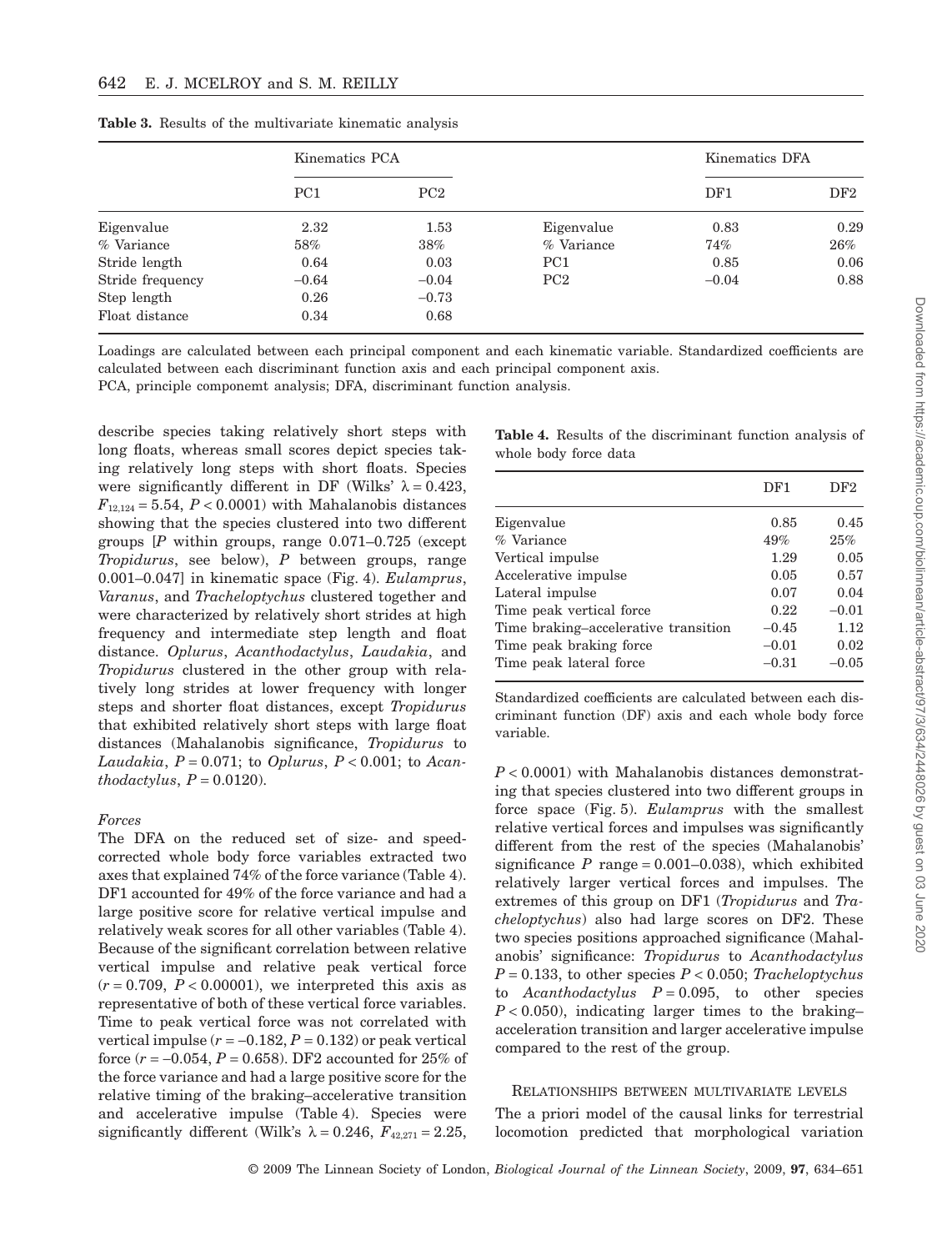

**Figure 5.** Visualization of the multivariate relationship between morphology, kinematics, and whole body force in the seven lizard species from the present study plotted *sensu* Reilly & Lauder (1992). Each plane represents the discriminant space for each level of analysis (from Figs 4, 5, 6) with ellipses surrounding groups at each level determined by Mahalanobis distances and associated *F*-tests. Lines connect species' centroids between levels. Note that the lines are almost vertical, indicating correspondence in species position on the first discriminant axis on each level. DF, discriminant function.

should predict kinematic variation, which, in turn, should predict force variation (Reilly *et al.*, 2007). To examine the relationships between levels, we created a three-dimensional plot that stacked each of the multivariate levels (Reilly & Lauder, 1992) aligned along the major axes of variation (DF1 and 2). Then, we examined relative positions of species between morphological and kinematic levels and then between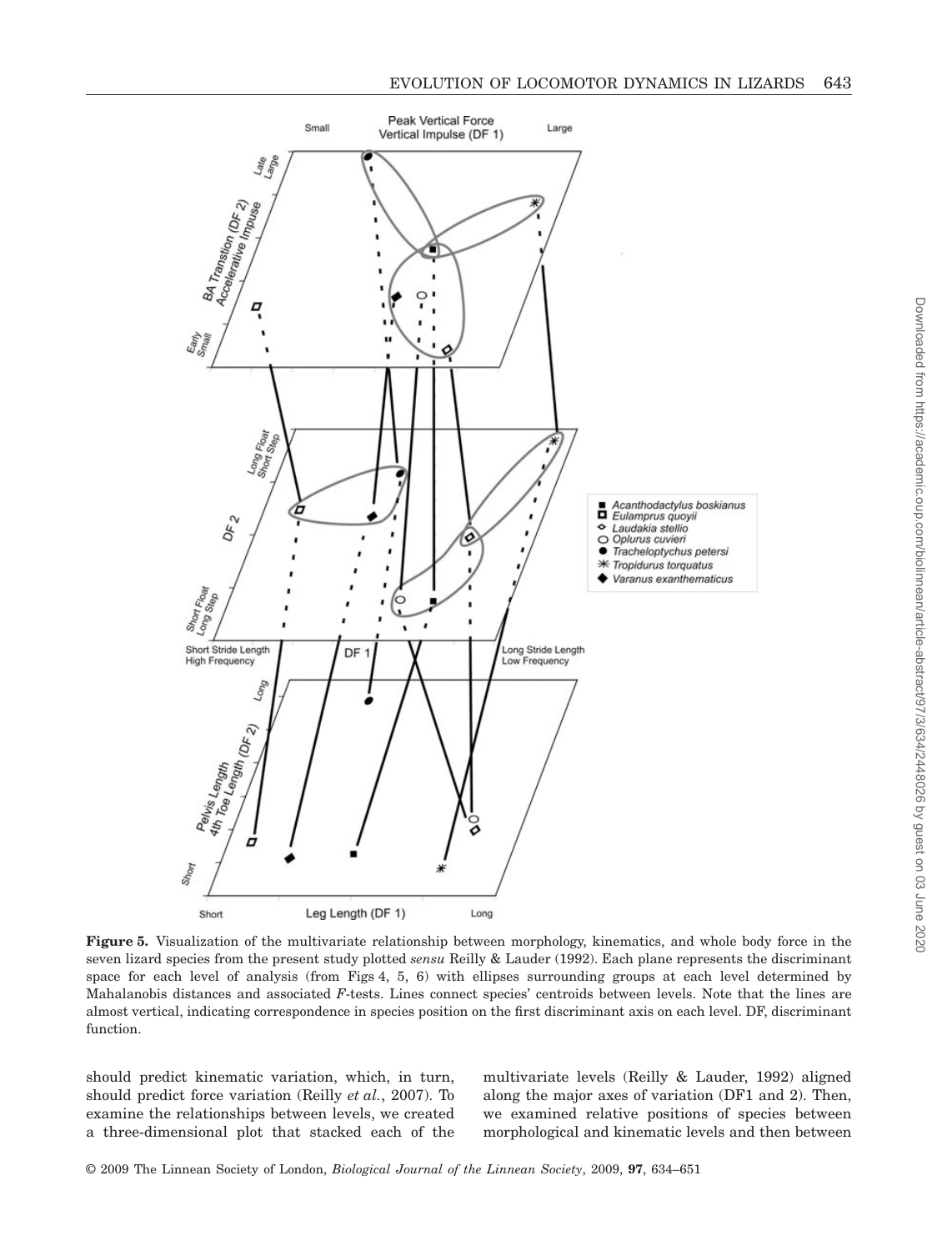|                       | Kinematics<br>(velocity) | Kinematics<br>(dimensionless) | Force<br>(velocity)      | Force<br>(dimensionless) |
|-----------------------|--------------------------|-------------------------------|--------------------------|--------------------------|
| Morphology            | $0.66**$                 | $0.66**$                      | $0.84***$                | $0.60**$                 |
| Force (velocity)      | $0.79***$                | -                             | $\overline{\phantom{0}}$ | -                        |
| Force (dimensionless) |                          | $0.59**$                      | -                        | -                        |

**Table 5.** Results of Mantel tests for the multivariate correlation between species position in discriminant function space at each level of analysis

\**P* < 0.05, \*\**P* < 0.01, \*\*\**P* < 0.001.

Statistical significance was determined by a randomization procedure. Correlations were calculated for velocity corrected and dimensionless speed corrected data (indicated in parentheses).

kinematic and force levels (Fig. 5). Specifically, species were related between levels:

- 1. *Eulamprus* was positioned on the left at each level and was significantly different from all other species on the morphology and force, but not kinematics levels. It was characterized by relatively short limbs, short stride length, high stride frequency, and small vertical impulse and peak force.
- 2. *Tropidurus* was positioned on the right at each level and approached statistically significant differences from other species at the kinematic and force levels. It had relatively long limbs, long stride length, low stride frequency, and large vertical impulse and peak force. *Tropidurus* also had that longest float distance and shortest step length of any species in the present study.
- 3. *Varanus* and *Tracheloptychus* were positioned centrally on all three levels, with both having legs of moderate length and intermediate stride length and frequency. However, *Varanus* had a short pelvis and fourth toe whereas *Tracheloptychus* had a long pelvis and fourth toe and this difference seemed to manifest itself in *Varanus* having relatively smaller accelerative impulse and an earlier braking–accelerative transition than *Tracheloptychus*.
- 4. *Oplurus* and *Laudakia* were positioned on the right in morphological space but centrally in kinematic and force spaces. These species had relatively long legs, long stride length and low stride frequency, and moderate-to-large vertical impulse and peak force. Although it had relatively shorter limbs, *Acanthodactylus* clustered together with these species at both the kinematic and force levels.

More generally, comparisons across levels suggest a linear spread corresponding to the first discriminant axis on each level. Species position on DF1 at the morphological level generally corresponds to their position on DF1 at the kinematic level and at the force level. Thus, increasing relative limb length corresponds to increasing relative stride lengths and lower stride frequencies. Similarly, increasing relative stride lengths and lower stride frequencies are related to increasing relative vertical forces and impulses. Three statistical tests of these relationships confirm these integrative patterns.

First, the Mantel tests indicated a significant positive correlation between the morphological and the kinematic levels  $(R = 0.78, P = 0.0120;$  Table 5) and between the kinematic and force levels  $(R = 0.88,$  $P = 0.0004$ , Table 5). Together, these results show that there is a significant multivariate correlation between species position in morphological, kinematic, and force discriminant spaces.

Second, to uncover which variables were driving the multivariate correlations between levels, we ran a multiple regression testing for the effects of morphology and kinematics as a predictor of force. The multiple regression revealed that the morphological and kinematic levels combined to become an excellent predictor of species' centroid position on the force level for DF1  $(R^2 = 0.87, F_{2,4} = 13.26, P = 0.017)$  but not on the DF2 ( $R^2 = 0.44$ ,  $F_{2,4} = 1.58$ ,  $P = 0.38$ ). Thus, there is a statistically significant relationship between limb length, stride length and frequency, and vertical forces and impulses (Fig. 6).

The results of the partial least squares analysis were similar to the results of the multiple regressions based on DF axes. There was one factor between morphology and kinematics. This factor accounted for 81% of the morphological variation and explained 14% of the kinematic variation. The model coefficients indicated a positive relationship between limb skeletal element lengths (except pelvis length) and stride length but a negative relationship with stride frequency. Thus, species with longer limbs ran with longer strides at low frequency, whereas species with shorter limbs ran with shorter strides at high frequency. There was one factor between kinematics and force. This factor accounted for 49% of the kinematic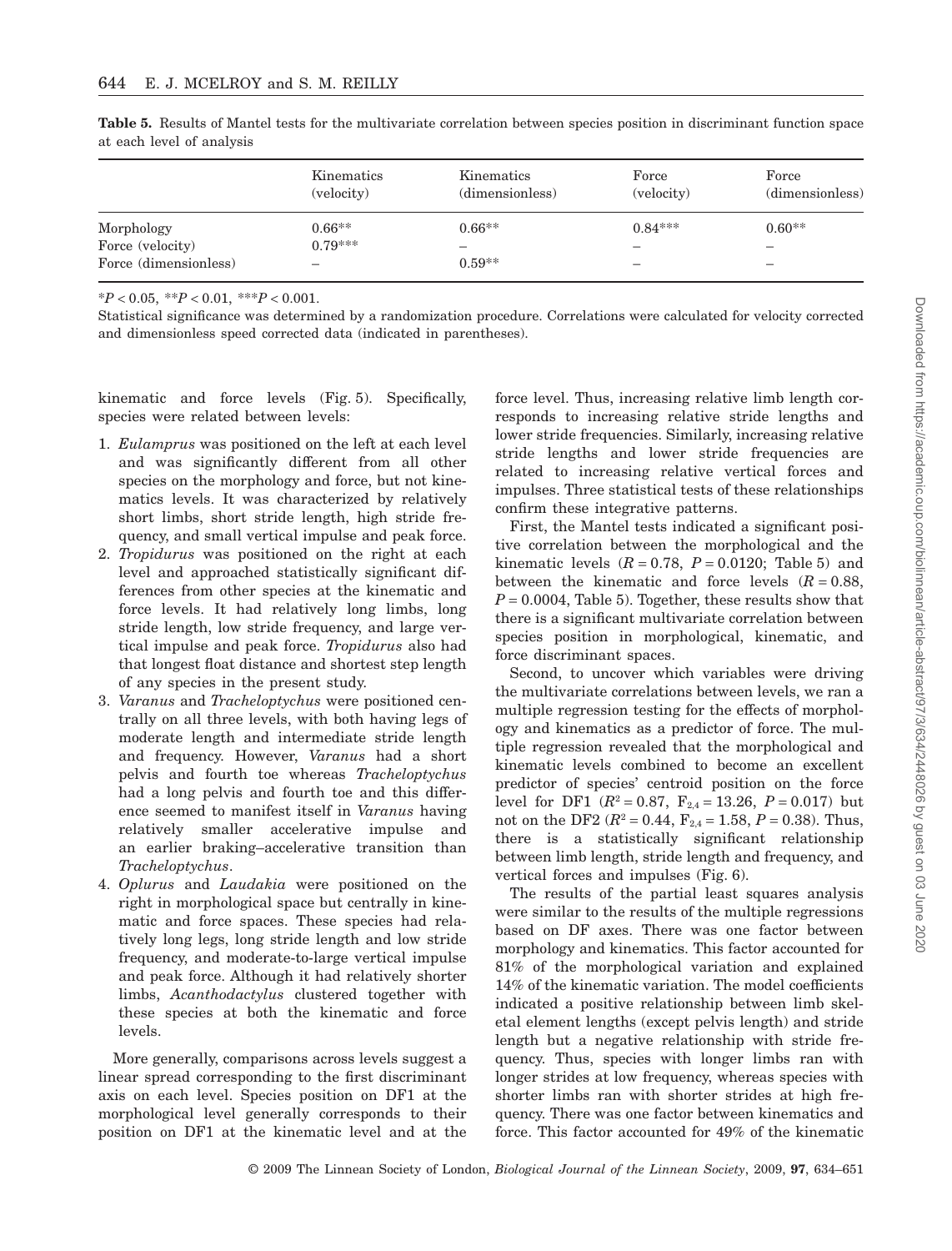

**Figure 6.** Three-dimensional plot of the first discriminant axis at each level of analysis. Data points are species' means on the first discriminant axis for each level. The bold line (best fit line from multiple regression) highlights the tight relationship between species position along on the first discriminant axis. Long-limbed species take longer strides at lower frequency, resulting in large vertical whole body forces and impulses. We plotted an inverted version of the phylogeny of Townsend *et al.* (2004), in which tips corresponded to species position in multivariate space, and then mapped multivariate patterns of character evolution onto the phylogeny; for further details, see Discussion. Black and grey bars are evolutionary trends on DF1 and 2, respectively, which have resulted in convergence. \*Statistically significant evolutionary transition.

variation and explained 32% of the force variation. The model coefficients described a positive relationship between stride length and float distance and all impulses and peak forces, and a negative relationship between stride frequency and all impulses and peak forces. The signs of the coefficients between force variables and stride length were equal in magnitude and opposite in sign to those for stride frequency. Thus, species taking longer strides with longer float distances at low stride frequency exhibited greater magnitude ground reaction forces, whereas species with shorter strides and float distances at higher stride frequency exhibiter smaller ground reaction force.

Finally, to account for the effect of phylogeny on the relationship between multivariate levels, we re-ran the multiple regression on the independent contrasts for species centroids position on DF1. The indepen-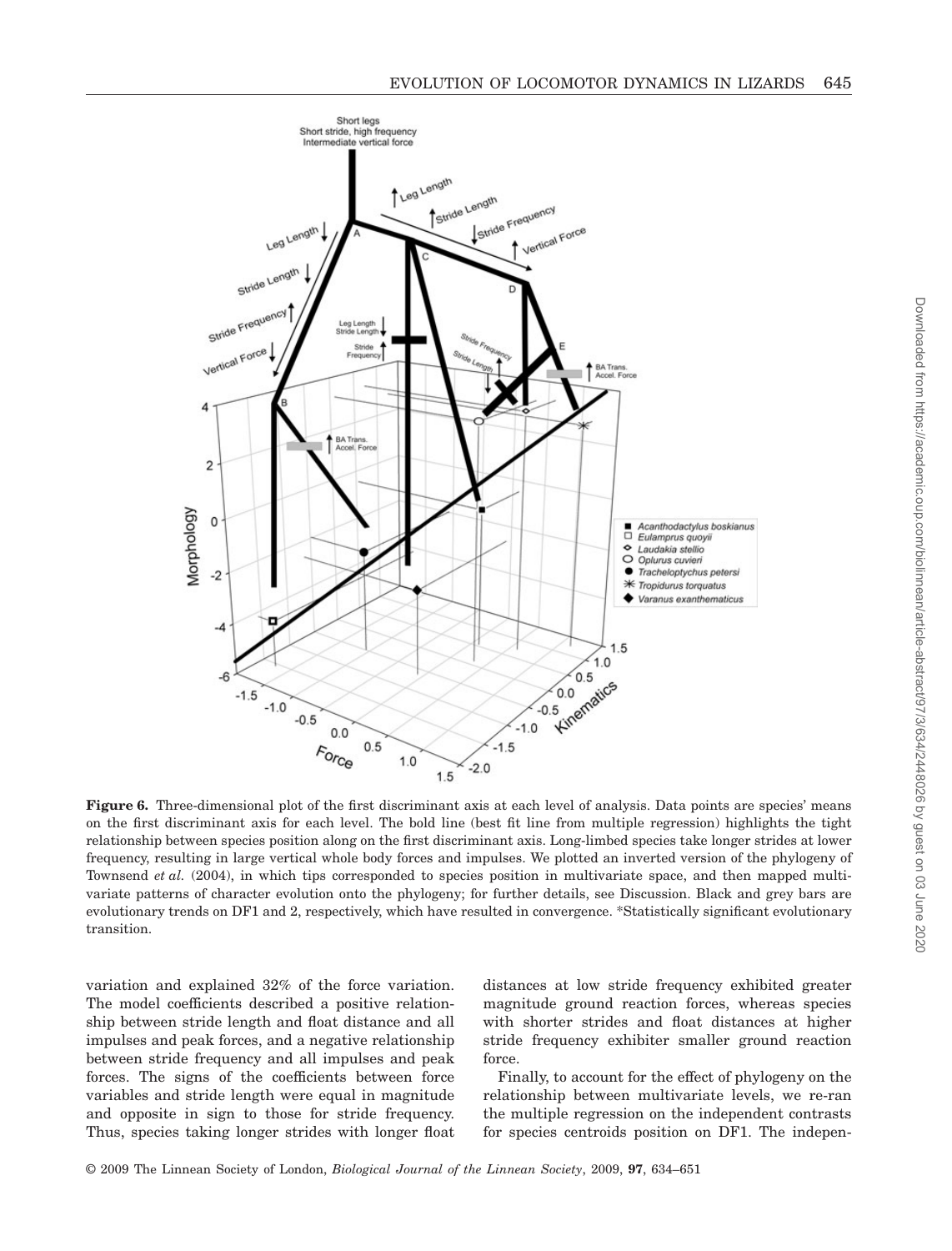**Table 6.** Regression parameters showing the relationship between raw stride kinematics and speeds for the seven lizard species

|                 | Stride length |           | Stride frequency |           |
|-----------------|---------------|-----------|------------------|-----------|
| <b>Species</b>  | Slope         | Intercept | Slope            | Intercept |
| Acanthodactylus | $0.65*$       | $-0.60$   | $0.89*$          | 0.66      |
| Eulamprus       | 0.02          | $-0.82$   | $1.99*$          | 1.10      |
| Laudakia        | $0.80*$       | 0.37      | $0.52*$          | $-0.51$   |
| Oplurus         | $0.40*$       | 0.24      | $0.86*$          | $-0.32$   |
| Tracheloptychus | $1.38*$       | $-0.94$   | $-0.17$          | 1.13      |
| Tropidurus      | $1.27*$       | $-0.27$   | 0.23             | $-0.01$   |
| Varanus         | $0.37*$       | 1.02      | $0.89*$          | $-1.02$   |

\*Statistical significance  $(P < 0.05)$  of regression slopes was determined by *t*-tests.

dent contrasts multiple regression revealed that morphology, kinematics, and force have undergone correlated evolution ( $R^2 = 0.86$ ,  $F_{2,3} = 9.35$ ,  $P = 0.050$ ). This indicates that species evolving relatively longer limbs also evolve relatively longer strides at lower frequency and relatively large vertical forces and impulses. This relationship is plotted in Figure 6 with the phylogeny of the study species superimposed on the three-dimensional relationships of morphology, kinematics and force on DF1. Squared change parsimony ancestral node reconstructions are plotted in multivariate space in Figure 4. CIs from ML ancestral character estimates indicated that only the transition to a longer pelvis and fourth toe in *Tracheloptychus* from its ancestor was statistically significant. This significant transition and other nonsignificant trends suggested by ancestor character reconstruction are plotted in Figure 6.

## DISCUSSION

The present study aimed to examine the multivariate relationships between morphology, kinematics, and force variation during running in lizards. These analyses show that these three levels of locomotor function have tight functional and evolutionary relationships (Figs 4, 5, 6, Table 6). In lizards, morphological variation predicts kinematic variation, which, in turn, predicts force variation.

#### LIMB MORPHOLOGY AND STRIDE KINEMATICS

A key issue in animal locomotion is how limb length effects stride kinematics after accounting for differences in size and speed (Strang & Steudel, 1990). One of our principal findings was that lizard limb length has a significant linear relationship with stride kinematics: as limb length increases, stride length increases and stride frequency decreases (Figs 5, 6). This finding was not surprising given that it is generally known across a range of animals (Strang & Steudel, 1990) and has been shown within several lizard families (Teiidae: White & Anderson, 1994; Phrynostomatidae and a single teiid: Irschick & Jayne, 1999; Lacertidae: Vanhooydonck *et al.*, 2002). However, the present study shows that a strong relationship between limb morphology and stride parameters holds across a greater portion of the morphological diversity of lizards even after controlling for phylogeny.

These data also allowed us to examine potential trade-offs between how differing morphologies modulate stride length and stride frequency to move quickly. To examine potential trade-offs in the relationship between limb length and speed modulation, we calculated the slopes from least-squares linear regressions for the relationships between running speed and raw stride length or stride frequency (Table 6). This analysis shows that the relatively shortest-limbed species (*Eulamprus*) modulates only stride frequency, whereas the one of the longestlimbed species (*Tropidurus*) modulates only stride length to increase speed, and the intermediate limbed species (except *Tracheloptychus*) modulate both. *Tracheloptychus* has average size limbs but relies on a stride length only modulation strategy. This may be because *Tracheloptychus* has an inordinately longer pelvis and fourth toe length (Fig. 4) and the fourth toe has been shown to be an important correlate of stride length (Irschick & Jayne, 1999). *Oplurus* has relatively long limbs but modulates both stride frequency and stride length. Although it is unclear why this species does not use primarily stride length modulation, it is clear that, for its size, *Oplurus* exhibits relatively slow maximum sprint speed and the shortest float distance, and this may be related to its deviation from the proposed pattern in lizards. Overall, these data support previous studies indicating the tight correlation between limb length and stride length/frequency modulation in lizards (White & Anderson, 1994; Vanhooydonck *et al.*, 2002). In addition, our data support the hypothesis that animals modulate stride frequency, stride length, or both, to increase speed (Biewener, 2003). However, this is the first time that the extremes in limb length are found to be related to the reliance on modulation of only one parameter to increase speed. Our data do not address exactly how limb kinematics (e.g. limb protraction and retraction) are related to species differences in speed modulation strategy; future studies should address this issue.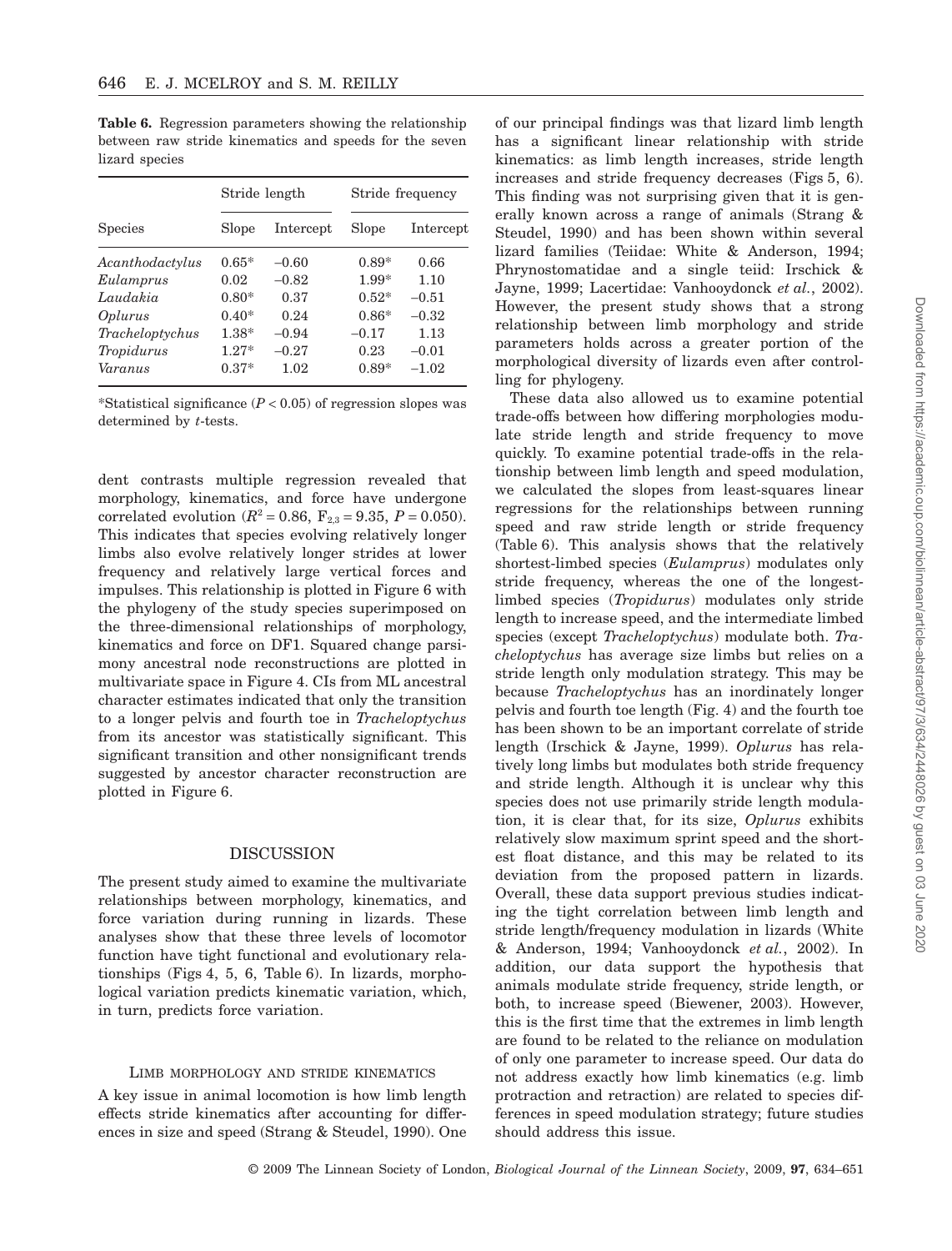

**Figure 7.** Sample vertical forces that illustrate how the longest and shortest-limbed lizards in the present study varied in kinematics and whole body forces. These two trials were from individuals of similar mass and speed; thus, the raw data are presented. L and R, left or right leg supports, respectively. A, *Tropidurus torquatus*: speed = 1.99 m s<sup>-1</sup>; mass, 27 g;  $s$ nout–vent length = 91 cm; hindlimb length, 70 cm; forelimb length = 49 cm; stride frequency = 6.2 s<sup>-1</sup>; stride  $length = 28$  cm; peak vertical force  $= 0.82$  N; vertical impulse  $= 0.0163$  Ns. (B) *Eulamprus quoyii*: speed  $= 1.92$  m s<sup>-1</sup>;  $mass = 21$  g; snout–vent length = 98 cm; hindlimb length = 46 cm; forelimb length = 31 cm; stride frequency = 14 s<sup>-1</sup>; stride length = 14 cm; peak vertical force = 0.36 N; vertical impulse = 0.0061 Ns. The approximate doubling of stride frequency in the short-limbed *Eulamprus* results in an approximate halving of the peak vertical force and vertical impulse compared to the long-limbed *Tropidurus*. LH, RF: left hindlimb – right forelimb couplet step; RH, LF: right hindlimb – forelimb couplet step.

## STRIDE KINEMATICS AND WHOLE BODY VERTICAL FORCE

It is important to emphasize that we are discussing vertical impulses integrated over the support phase for a limb pair, as opposed to over the entire stride (Fig. 3). Although it is well known that vertical forces summed (vertical impulse) over the entire stride divided by stride time must equal body weight (Biewener, 2003) and they do over a stride in all species in this study (Fig. 7), this was not a focus of the present study. Rather, we were interested in how species modulate forces over the support phase of diagonal couplets during running to effectively support and propel the body in a sample of morphologically and kinematically diverse lizard species.

The multivariate analyses of locomotor function revealed a significant correspondence between limb length, stride kinematics, and whole body forces (Figs 5, 6; Table 5). Species with longer limbs took relatively longer stride lengths, shorter stride durations, and applied relatively larger peak whole body vertical forces and vertical impulses to the ground. For example, among lizards moving at speeds across their locomotor scope, the long-limbed *Tropidurus* had stride frequencies that were approximately one-half less, and vertical impulses (summed over support duration) that were approximately two-fold greater, than those of short-limbed but equivalently-sized *Eulamprus*. Figure 7 presents the representative vertical forces from these two species that clearly illustrate how morphology, kinematics, and force are related. The other species of lizards fell between these two extremes. As expected, the relationship between stride kinematics and vertical forces exhibited by these lizards is in accordance with well-known biomechanical principles (Biewener, 2003). However, these data on running lizards clearly demonstrate that the relationship between kinematics and vertical force is driven by the underlying limb morphological variation and that lizards with shorter limbs must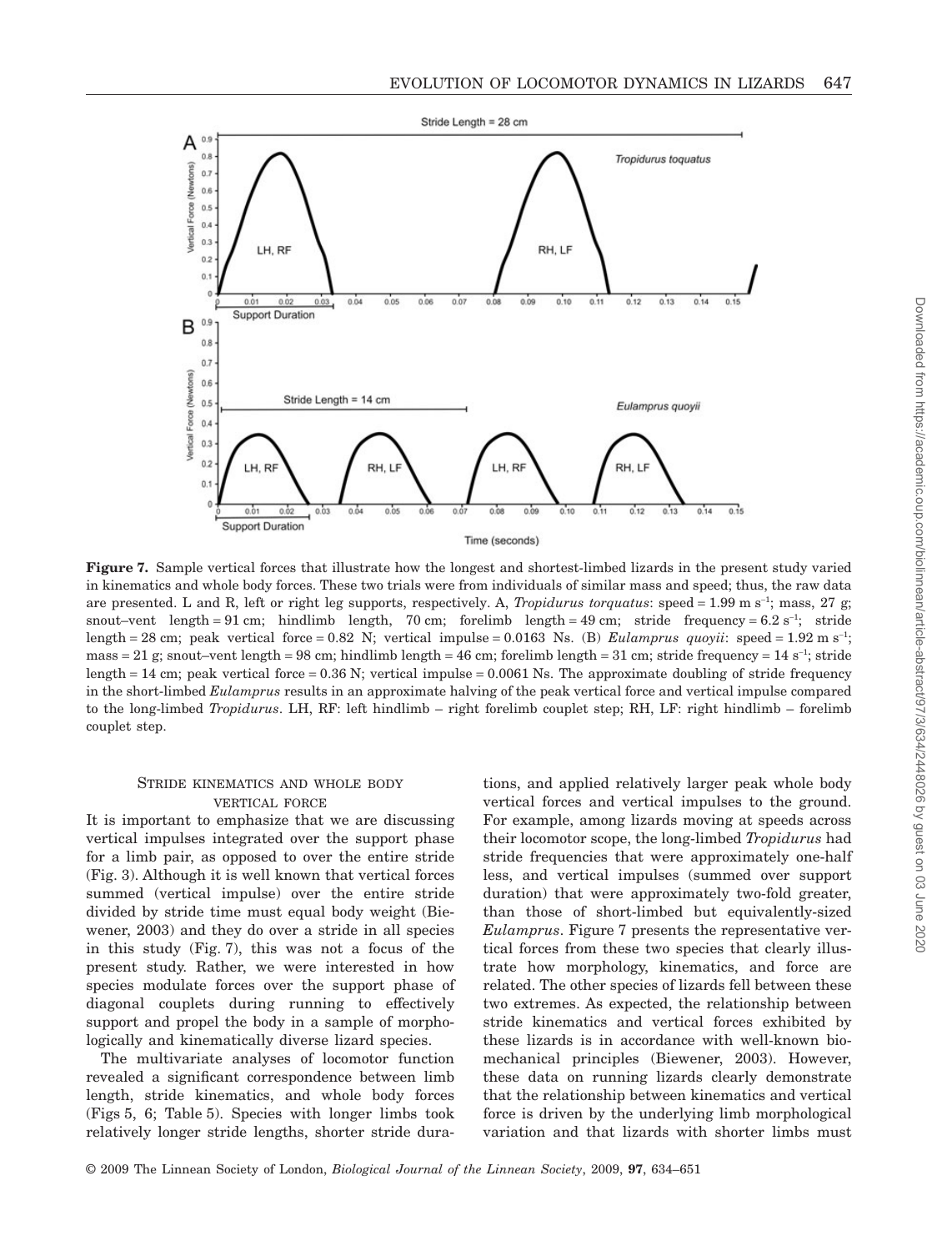use kinematic compensation to effectively support body weight. Overall, short-limbed species cycle their short legs more often with less force per support whereas long-limbed species cycle their long legs less often with more force per support all so that each species have their forces sum to body weight over their entire strides (Fig. 7). This finding supports the prediction of previous studies based on kinematics (Van Damme *et al.*, 1998; Aerts *et al.*, 2000).

## *Energetic implications*

These findings may have important implications for the energetics of lizard locomotion. Van Damme *et al.* (1998) suggested that short stride –high frequency species should expend a large amount of metabolic energy because they must perform a lot of internal mechanical work to cycle the limbs. However, Van Damme *et al.* (1998) also point out that long stride– low frequency species will produce a large amount of force, which will also increase metabolic expenditure. Although we did not directly measure metabolic expenditure, our species appear to fall along a continuum, with the Iguanians (*Tropidurus*, *Oplurus*, and *Laudakia*) producing very large forces but moving at very low stride frequency, *Acanthodactylus*, *Varanus*, and *Tracheloptychus* producing intermediate amounts of force and stride kinematics, and the skink (*Eulamprus*) moving at very high stride frequency but with small forces (Figs 5, 7). This continuum suggests that species with very long (Iguanians) or very short (skinks) limbs may engage in the most costly locomotion; whereas species with intermediate-sized limbs (*Acanthodactylus*, *Varanus*, and *Tracheloptychus*) may engage in less costly locomotion. The cost of locomotion for running in erect birds and mammals is largely determined by these three levels of locomotor function (Roberts *et al.*, 1998; Pontzer, 2005, 2007). Examination of how the cost of locomotion is related to these levels of locomotor function in sprawling animals (i.e. turtle, lizards, alligators, and salamanders) would be a useful.

It is intriguing that, given the above argument, the high-cost species are sit-and-wait foragers (*Tropidurus*, *Oplurus*, *Laudakia*, and *Eulamprus*) whereas the low-cost species are wide foragers (*Acanthodactylus*, *Varanus*, and *Tracheloptychus*). This suggests that, similar to so many other phenotypic traits (Reilly *et al.*, 2007), foraging behaviour may be driving locomotor functional morphology and energetics in lizards (see also, Clemente, Withers & Thompson, 2009).

## *Propulsive forces*

Interestingly, *Tracheloptychus* and *Tropidurus* had the largest values on both kinematic and force DF2,

indicating that they had the largest relative float distances, the latest braking–acceleration transition times, and the largest accelerative impulses. Thus, these two species are delivering larger, more focused accelerative forces late during the support phase in order to generate longer float distances. Morphologically, this may be related to the novel longer pelvis in *Tracheloptychus* but there is no clear morphological explanation for the same pattern in *Tropidurus*. In addition, the ability to deliver more focused accelerative forces to produce longer float distances appears to be a correlate of a stride length speed modulation strategy because *Tropidurus* and *Tracheloptychus* were the only two species to rely solely on stride length to increase speed. Aside from these multivariate patterns, longer float distances were correlated with both larger vertical whole body force (Pearson product-moment correlations data pooled across all species: float distance – vertical impulse:  $r = 0.38$ ,  $P = 0.001$ ; maximum vertical whole body force:  $r = 0.23$ ,  $P = 0.05$ ) and larger accelerative whole body forces (accelerative impulse:  $r = 0.33$ ,  $P = 0.006$ ; maximum accelerative whole body force:  $r = 0.34$ ,  $P = 0.004$ ). Species that incorporate float phases are essentially producing alternating single-leg jumps in which the centre of mass (COM) is propelled ballistically with each step. This suggests that species that float over greater distances produce more vertical and accelerative forces to effectively propel the COM up and forward during this 'jump'.

## EVOLUTIONARY TRENDS IN LIZARD LOCOMOTOR FUNCTIONAL MORPHOLOGY

The mapped characters on the inverted phylogeny in Figure 6 summarize the evolutionary trends in limb length, stride kinematics, and ground reaction forces in lizards. The putative ancestor (node A) had relatively short limbs, short high-frequency strides, and intermediate vertical forces (Figs 4, 6). From these ancestral traits, lizards diverged along two separate evolutionary trajectories, principally based on divergence along DF1. *Tracheloptychus* and *Eulamprus* exhibit an evolutionary trend towards even shorter limbs, shorter strides at higher frequency, and lower vertical forces (Node B and tip values); whereas the nodes (C, D, E) leading to *Varanus*, *Acanthodactylus*, and the Iguanians showed an evolutionary trend towards longer limbs, longer low-frequency strides, and larger vertical force. From its ancestor (node D), the Iguania evolved to the functional extreme with the longest limbs, longest strides at the lowest frequency, and largest vertical forces, whereas *Eulamprus* has evolved to the extreme in the opposite direction. Taken together, these data show that deep phyloge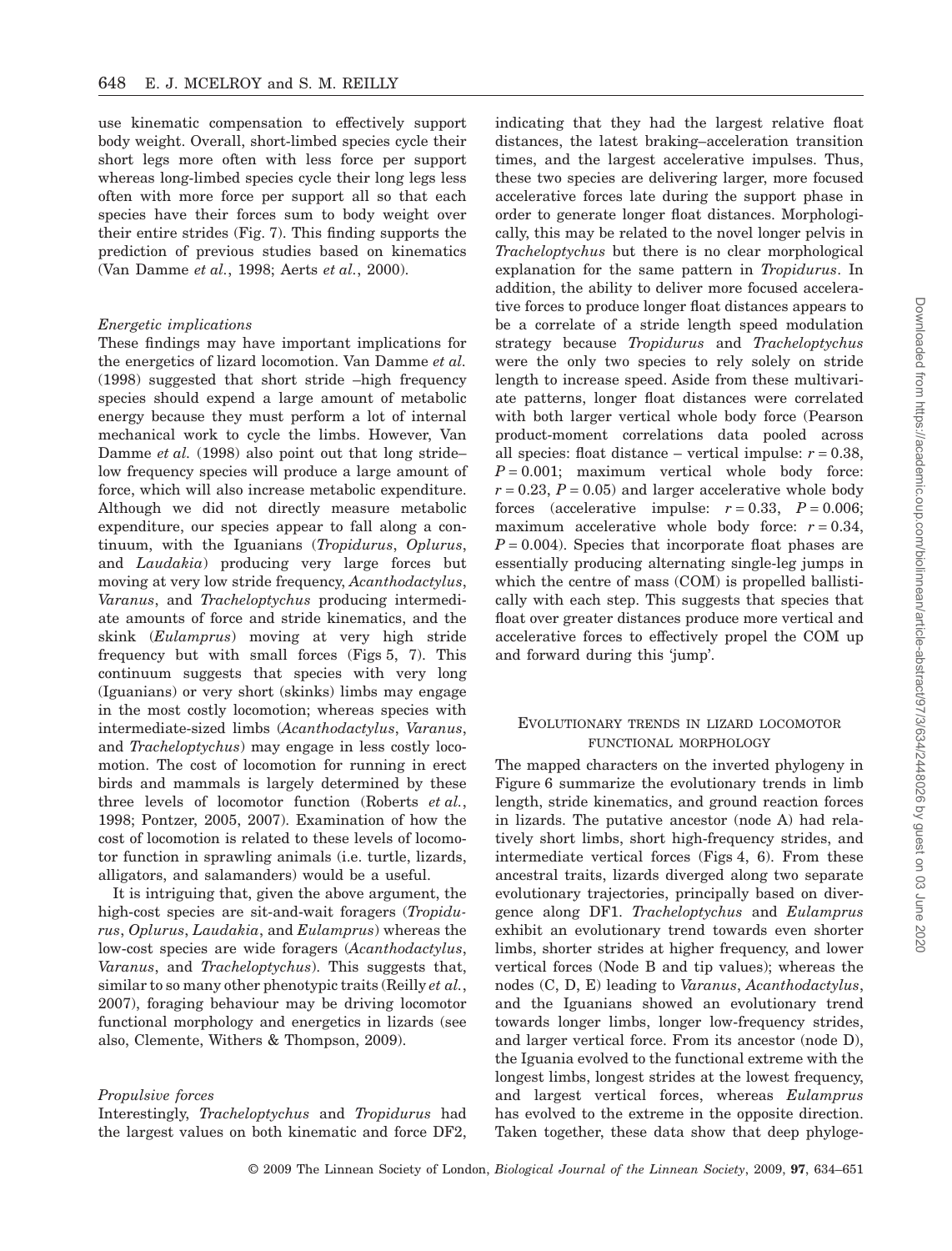netic effects (locomotor functional split at node A) are imprinted upon locomotor functional evolution, which is a finding in agreement with evolutionary transitions in many other lizard traits (e.g. head morphology: McBrayer & Corbin, 2007; diet: Vitt & Pianka, 2007; feeding kinematics: Reilly & McBrayer, 2007; chemosensory systems: Cooper, 2004).

Several cases of evolutionary convergence are evident within the two overarching trends in lizard locomotor evolution. *Varanus* has converged with *Tracheloptychus* and *Eulamprus* with its short limbs and short high-frequency strides. However, *Varanus* has not converged in vertical force dynamics, which may be related to morphological changes that enhance bipedal posturing in this genus (Schuett, Reiserer & Earley, 2009). *Oplurus* has reverted to having somewhat shorter, faster strides and this may be related to this species being relatively slow for its size. Finally, *Tracheloptychus* and *Tropidurus* exhibit convergence along DF2, evolving longer float distances, shorter steps, later braking–accelerative transition times, and larger accelerative impulses than their ancestors and, although this may be related to longer pelvic and fourth toe morphology in *Tracheloptychus*, the reason for this in *Tropidurus* remains unclear. Thus, locomotor functional evolution clearly exhibits some flexibility. Future studies should explore how evolutionary flexibility in finer details of locomotor function is related to specific aspects of ecology, habitat use, and behaviour.

## ACKNOWLEDGEMENTS

We thank Emily Bevis, Caityln Cato, Alex Fotis, Bailey Miles, Andy Parchman, and Kristen Stover for their assistance with data collection and analysis. John Bertram, David Lee, Audrone Biknevicius, Andrew Lammers, and Kay Earls provided advice and encouragement regarding the function of our force platforms. Robbie Wilson kindly helped us acquire permits from the Queensland government of Australia to work on *Eulamprus*. Jens Vindum and Bob Drewes (California Academy of Sciences), Robert Espinosa (California State University at Northridge), Steve Rodgers (Carnegie Museum), and Jim McGuire (University of California Museum of Vertebrate Zoology) kindly loaned lizard specimens for morphological study. Joe Eastman graciously allowed us to use his X-ray machine and developing equipment. Audrone Biknevicius, Angela Horner, Mike Jorgenson, Don Miles, and Gar Rothwell provided comments that greatly improved the quality of the manuscript. This research was funded by NSF grants (IBN 9727212; IBN 0080158; IOB 0520100) and Ohio University Research Challenge grant to S.M.R., and an Ohio Center for Ecology and Evolutionary Biology Fellowship to E.J.M.

## **REFERENCES**

- **Aerts PR, Van Damme R, Vanhooydonck B, Zaaf A, Herrel A. 2000.** Lizard locomotion: how morphology meets ecology. *Netherlands Journal of Zoology* **50:** 261–277.
- **Alexander RM, Jayes AS, Maloiy GMO, Wathuta EM. 1981.** Allometry of leg muscles of mammals. *Journal of Zoology London* **194:** 539–552.
- **Arnold SJ. 1983.** Morphology, performance, fitness. *American Zoologist* **23:** 347–361.
- **Bertram JE, Biewener AA. 1990.** Differential scaling of the long bones in the terrestrial carnivore and other mammals. *Journal of Morphology* **204:** 157–169.
- **Bertram JE, Lee DV, Todhunter RJ, Foels WS, Williams AJ, Lust G. 1997.** Multiple force platform analysis of the canine trot: a new approach to assessing basic characteristics of locomotion. *Veterinary and Comparative Orthopaedics and Traumatology* **10:** 160–169.
- **Biewener AA. 2003.** *Animal locomotion*. Oxford: Oxford University Press.
- **Bonnet E, Van de Peer Y. 2002.** ZT: a software tool for simple and partial Mantel tests. *Journal of Statistical Software* **7:** 1–12.
- **Chen JJ, Peattie AM, Autumn K, Full RJ. 2006.** Differential leg function in a sprawled-posture quadrupedal trotter. *Journal of Experimental Biology* **209:** 249– 259.
- **Clemente CJ, Withers PC, Thompson GG. 2009.** Metabolic rate and endurance capacity in Australian varanid lizards (Squamata; Varanidae; *Varanus*). *Biological Journal of the Linnean Society* **97:** 664–676.
- **Cooper WE Jr. 1994.** Prey chemical discrimination, foraging mode, and phylogeny. In: Vitt LJ, Pianka ER, eds. *Lizard ecology: historical and experimental perspectives*. Princeton, NJ: Princeton University Press, 65–116.
- **Diaz-Uriarte R, Garland T Jr. 1998.** Effects of branch length errors on the performance of phylogenetic independent contrasts. *Systematic Biology* **47:** 654–672.
- **Farley CT, Glasheen J, McMahon TA. 1993.** Running springs: speed and animal size. *Journal of Experimental Biology* **185:** 71–86.
- **Farley CT, Ko TC. 1997.** Mechanics of locomotion in lizards. *Journal of Experimental Biology* **200:** 2177–2188.
- **Felsenstein J. 1985.** Phylogenies and the comparative method. *American Naturalist* **125:** 1–15.
- **Fischer MS, Schilling N, Schmidt M, Haarhaus D, Witte H. 2002.** Basic limb kinematics of small therian mammals. *Journal of Experimental Biology* **205:** 1315–1338.
- **Full RJ. 1989.** Mechanics and energetics of terrestrial locomotion: from bipeds to polypeds. In: Weisner W, Gnaiger E, eds. *Energy transformations in cells and animals*. Stuttgart: Thieme, 175–182.
- **Garland T Jr, Harvey PH, Ives AR. 1992.** Procedures for the analysis of comparative data using phylogenetically independent contrasts. *Systematic Biology* **41:** 18–32.
- **Heglund NC, Fedak MA, Taylor CR, Cavagna GA. 1982.** Energetics and mechanics of terrestrial locomotion, IV: total mechanical energy changes as a function of speed and body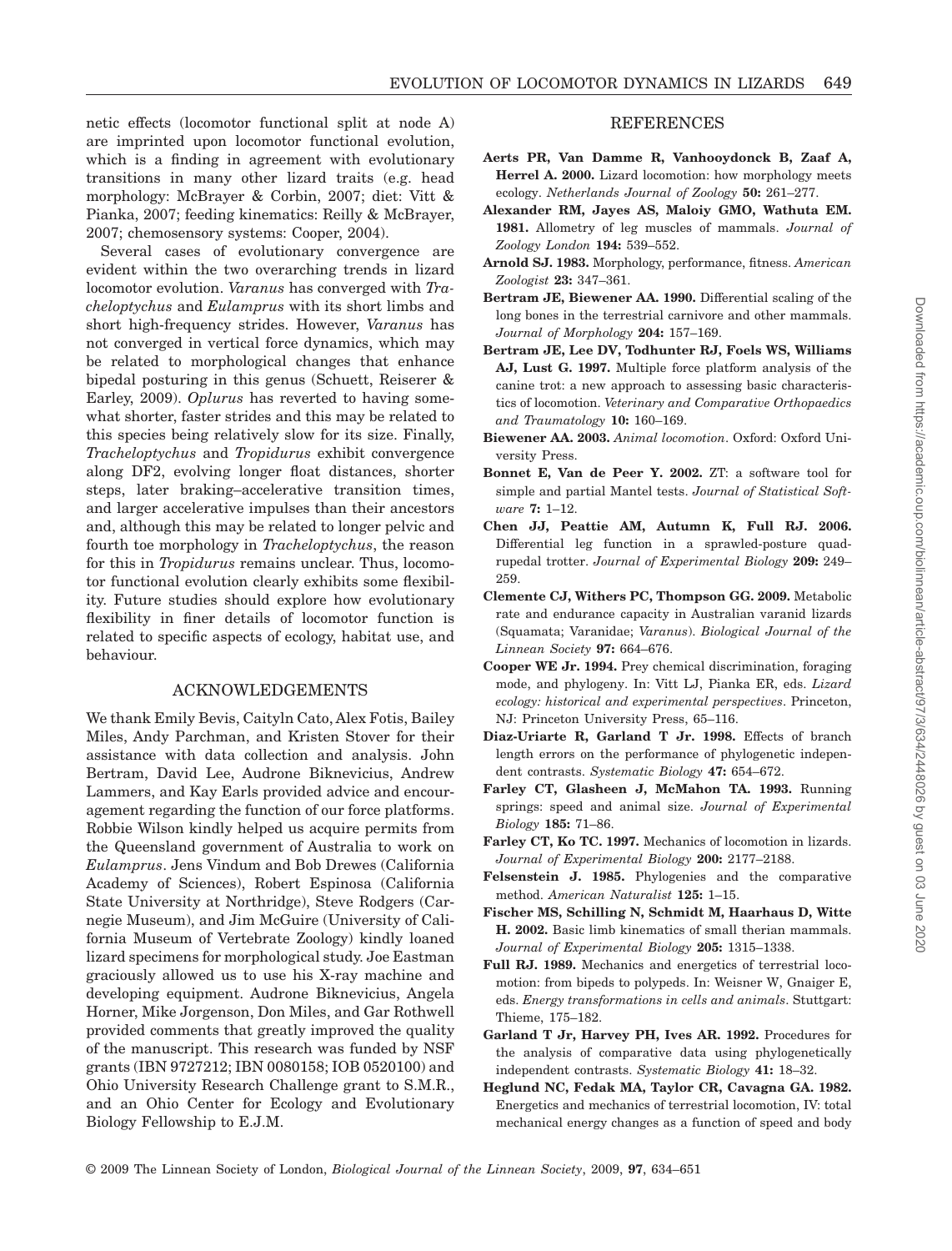size in birds and mammals. *Journal of Experimental Biology* **97:** 57–66.

- **Heglund NC, Taylor CR. 1988.** Speed, stride frequency and energy cost per stride: how do they change with body size and gait? *Journal of Experimental Biology* **138:** 301–318.
- **Irschick DJ, Jayne BC. 1999.** Comparative threedimensional kinematics of the hindlimb for high-speed bipedal and quadrupedal locomotion of lizards. *Journal of Experimental Biology* **202:** 1047–1065.
- **McBrayer LB, Corbin CE. 2007.** Patterns of head shape variation in lizards: morphological correlates of foraging mode. In: Reilly SM, McBrayer LB, Miles DB, eds. *Lizard ecology: the evolutionary consequences of foraging mode*. Cambridge: Cambridge University Press, 271–301.
- **McElroy EJ, Hickey KH, Reilly SM. 2008.** The correlated evolution of biomechanics, gait, and foraging mode in lizards. *Journal of Experimental Biology* **211:** 1029–1040.
- **McLaughlin RM, Gaughan EM, Roush JK, Skaggs CL. 1996.** Effects of subject velocity on ground reaction force measurements and stance times in clinically normal horses at the walk and trot. *American Journal of Veterinary Research* **57:** 7–11.
- **Maddison WP, Maddison DR. 2007.** Mesquite: a modular system for evolutionary analysis, Version 2.0. Available at: <http://mesquiteproject.org>
- **Midford PE, Garland T Jr, Maddison W. 2002.** PDAP: PDTREE package for Mesquite. Version 1.00. Available at: [http://mesquiteproject.org/pdap\\_mesquite/](http://mesquiteproject.org/pdap_mesquite)
- **Miles DB. 1994.** Covariation between morphology and locomotory performance in Sceloporine lizards. In: Vitt LJ, Pianka ER, eds. *Lizard ecology: historical and evolutionary perspectives*. Princeton, NJ: Princeton University Press, 207– 236.
- **Miles DB, Losos JB, Irschick DJ. 2007.** Morphology, performance, and foraging mode. In: Reilly SM, McBrayer LB, Miles DB, eds. *Lizard ecology: the evolutionary consequences of foraging mode*. Cambridge: Cambridge University Press, 49–93.
- **Mullineaux DR, Milner CE, Davis IS, Hamill J. 2006.** Normalization of ground reaction forces. *Journal of Applied Biomechanics* **22:** 230–233.
- **Pontzer H. 2005.** A new model predicting locomotor cost from limb length via force production. *Journal of Experimental Biology* **208:** 1513–1524.
- **Pontzer H. 2007.** Predicting the energy cost of terrestrial locomotion: a test of the LiMB model in humans and quadrupeds. *Journal of Experimental Biology* **210:** 484–494.
- **Quinn GP, Keough MJ. 2002.** *Experimental design and data analysis for biologists*. Cambridge: Cambridge University Press.
- **Reilly SM, Lauder GV. 1992.** Morphology, behavior and evolution: comparative kinematics of aquatic feeding in salamanders. *Brain Behavior and Evolution* **40:** 182–196.
- **Reilly SM, McBrayer LB. 2007.** Prey capture and prey processing behavior and the evolution of lingual and sensory characteristics: divergences and convergences in lizard feeding biology. In: Reilly SM, McBrayer LB, Miles DB, eds. *Lizard ecology: the evolutionary consequences of*

*foraging mode*. Cambridge: Cambridge University Press, 302–333.

- **Reilly SM, McElroy EJ, Biknevicius AR. 2007.** Posture, gait, and the ecological relevance of locomotor costs and energy-saving mechanisms in tetrapods. *Zoology* **110:** 271– 289.
- **Reilly SM, McElroy EJ, Odum RA, Hornyak VA. 2006.** Tuataras and salamanders show that walking and running mechanics are ancient features of tetrapod locomotion. *Proceedings of the Royal Society of London Series B, Biological Sciences* **273:** 1563–1568.
- **Reilly SM, Wainwright PC. 1994.** Conclusion: Ecological Morphology and the Power of Integration. In: Wainwright PC, Reilly SM, eds. *Ecological Morphology: Integrative Organismal Biology*. Chicago: University of Chicago Press, 339–354.
- **Riggs CM, DeCamp CE, Soutas-Little RW, Braden TD, Richter MA. 1993.** Effects of subject velocity on force plate-measured ground reaction forces in healthy Greyhounds at the trot. *American Journal of Veterinary Research* **54:** 1523–1526.
- **Roberts TJ, Kram R, Weyand PG, Taylor CR. 1998.** Energetics of bipedal running: I. The metabolic cost of generating force. *Journal of Experimental Biology* **201:** 2745–2751.
- **Russell AP, Bels V. 2001.** Biomechanics and kinematics of limb-based locomotion in lizards: review, synthesis and prospectus. *Comparative Biochemistry and Physiology* **131:** 89–112.A
- **SAS Institute. 2001.** Version 8. Cary, NC: SAS Institute.
- **Schluter D, Price T, Oslash A, Mooers A, Ludwig D. 1997.** Likelihood of ancestor states in adaptive radiation. *Evolution* **51:** 1699–1711.
- **Schuett GW, Reiserer RS, Earley RL. 2009.** The evolution of bipedal postures in varanoid lizards. *Biological Journal of the Linnean Society* **97:** 652–663.
- **Strang KT, Steudel K. 1990.** Explaining the scaling of transport costs, the role of stride frequency and stride length. *Journal of Zoology London* **221:** 343–358.
- **Sukhanov VB. 1968.** *General system of symmetrical locomotion of terrestrial vertebrates and some features of movement of lower tetrapods*. Washington, DC: Smithsonian.
- **Townsend TM, Larson A, Louis E, Macey JR. 2004.** Molecular phylogenetics of Squamata: the positions of snakes, amphisbaeneans, and dibamids, and the root of the squamate tree. *Systematic Biology* **53:** 735–757.
- **Van Damme R, Aerts P, Vanhooydonck B. 1998.** Variation in morphology, gait characteristics and speed of locomotion in two populations of lizards. *Biological Journal of the Linnean Society* **63:** 409–427.
- **Vanhooydonck B, Van Damme R, Aerts P. 2002.** Variation in speed, gait characteristics, and microhabitat use in lacertid lizards. *Journal of Experimental Biology* **205:** 1037– 1046.
- **Vitt LJ, Pianka ER. 2007.** Feeding ecology in the natural world. In: Reilly SM, McBrayer LB, Miles DB, eds. *Lizard ecology: the evolutionary consequences of foraging mode*. Cambridge: Cambridge University Press, 141–172.